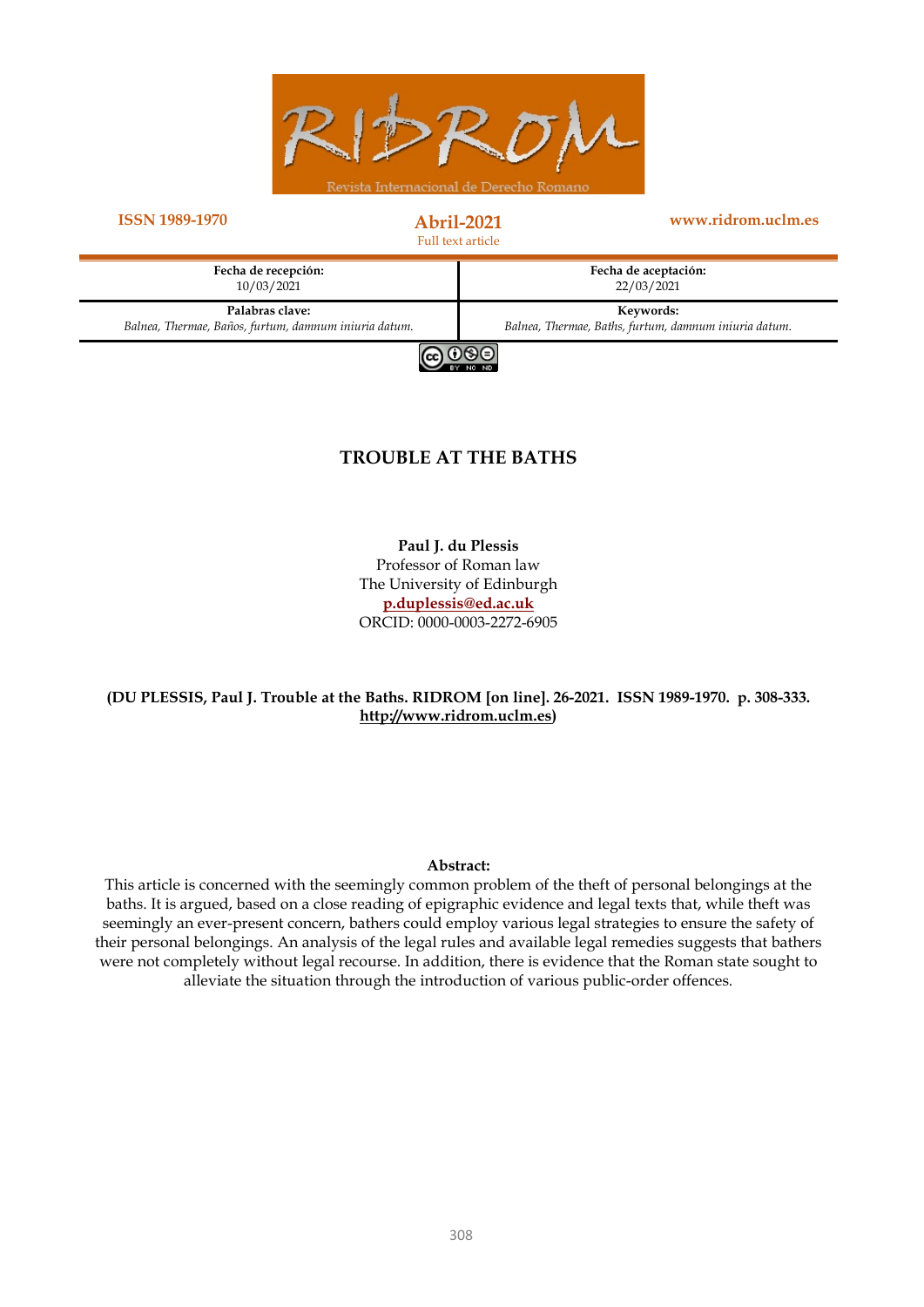## 1. Introduction

Sometime during the third century AD, an individual named Solinus fell victim to theft while at the baths associated with the temple complex of the goddess Sulis Minerva in the Roman province of Britannia. Solinus was so outraged by this act of theft that he decided to curse whoever had stolen his bath items (a bath tunic etc.) in the following terms:

Deae Suli Minerv(a)e Soli/nus dono numini tuo ma/iestati pax{s}a(m) ba(ln)earem et [pal]/leum [nec p]ermitta[s so]mnum / nec san[ita]tem ei qui mihi fr(a)u/dem [f]ecit si vir si femi[na] si servus s[i] l[ib]er nis{s}i [s]e retegens istas / s[p]ecies ad [te]mplum tuum detulerit / [--- li]beri sui sua e[t(?)] qui [---]deg[---] / ei quoque [---]xe[---] / [--- so]mnum ne[c sanitate]/m [---]n[---]all[e]um / et reli(n)q[ua]s nis{s}i ad  $[te]$ mplum tu/um istas res retulerint<sup>[1](#page-1-0)</sup>

As is a common convention with curses of this kind, Solinus gifted the items which had been stolen from him in ownership to the goddess and asked her to avenge the theft of her property by causing

<span id="page-1-0"></span><sup>1</sup> Text taken from https://edh-www.adw.uni-heidelberg.de/edh/inschrift/HD079550 (letzte Änderungen: 7. Mai 2019, Cowey). [accessed 9 March 2021]. The text has been discussed, among others, by Roger Tomlin in Barry W. Cunliffe, *The Temple of Sulis Minerva at Bath*, volume 2 (Oxford: University Press, 1988), 150 - 151. See also Amina Kropp, *Defixiones: ein aktuelles Corpus lateinischer Fluchtafeln*, (Speyer: Brodersen, 2008), Nr. 3.2/24.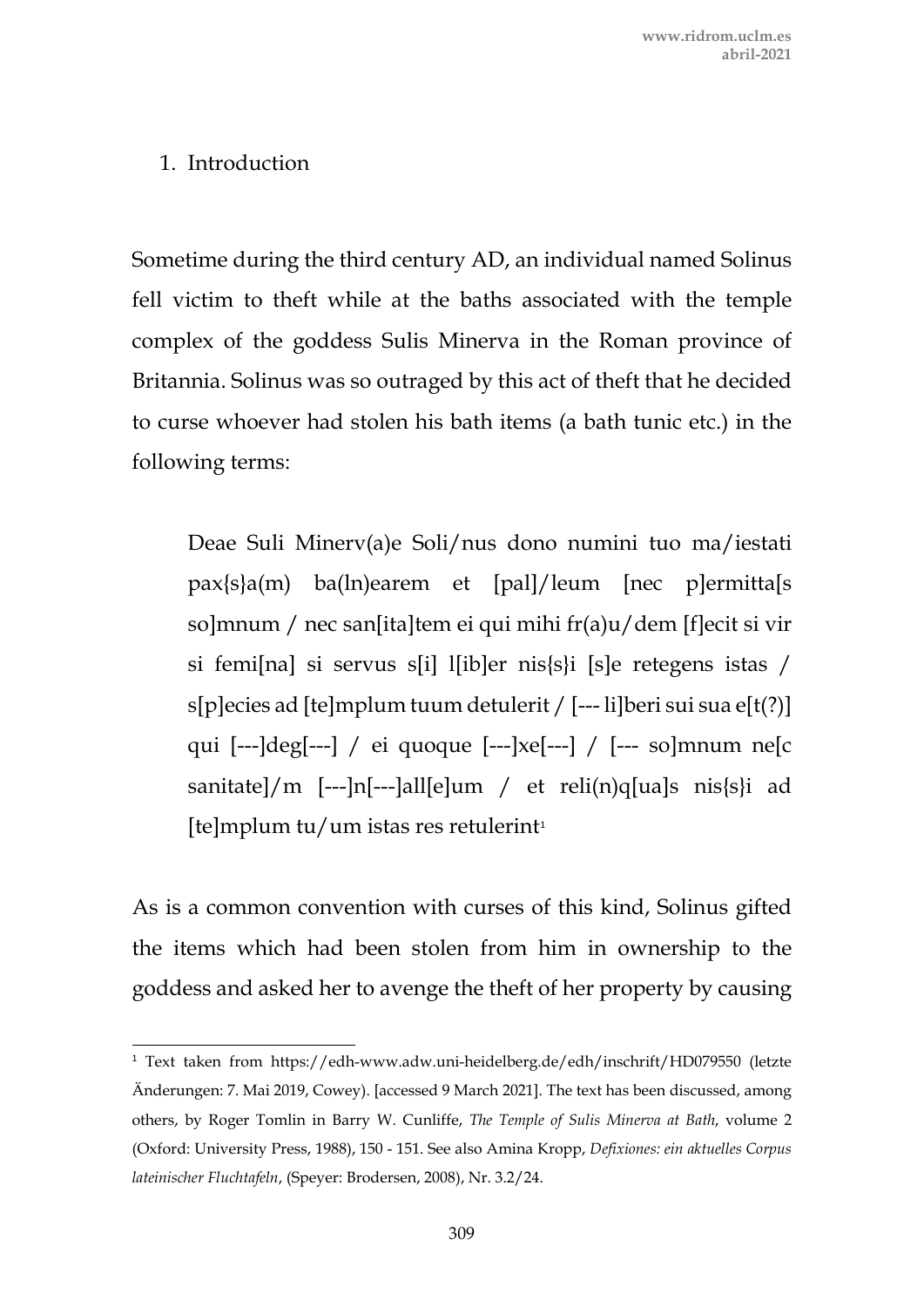physical distress to the perpetrator(s) whoever they may be. Given the absence of any additional information, we can never know whether Solinus's curse did the trick and whether the perpetrator(s) suffered terribly as he had hoped. In addition, the location of theft remains unclear, but given the reference to the stolen bath items and the place where the curse tablet was deposited, we will assume that Solinus's bath items were stolen at the baths. Although much information remains tantalisingly lacking, curses such as these provide interesting information for the legal historian, since they highlight alternative means of seeking justice than the usual route through the Roman courts. Viewed from this angle, it is not difficult to see why Solinus would have chosen to employ a curse in these circumstances. Not only was the value of the good stolen in all likelihood quite trivial, but more importantly, one of the fundamental rules of the Roman delict of theft was that the defendant had to be identified or identifiable in order to initiate a lawsuit and, in this case, Solinus clearly did not know who had stolen his bath items. This would have rendered the traditional actions on theft unavailable to him. And yet, Roman literary sources paint a picture of theft being a common problem in the baths. As Yegül has observed in his seminar book on Roman baths: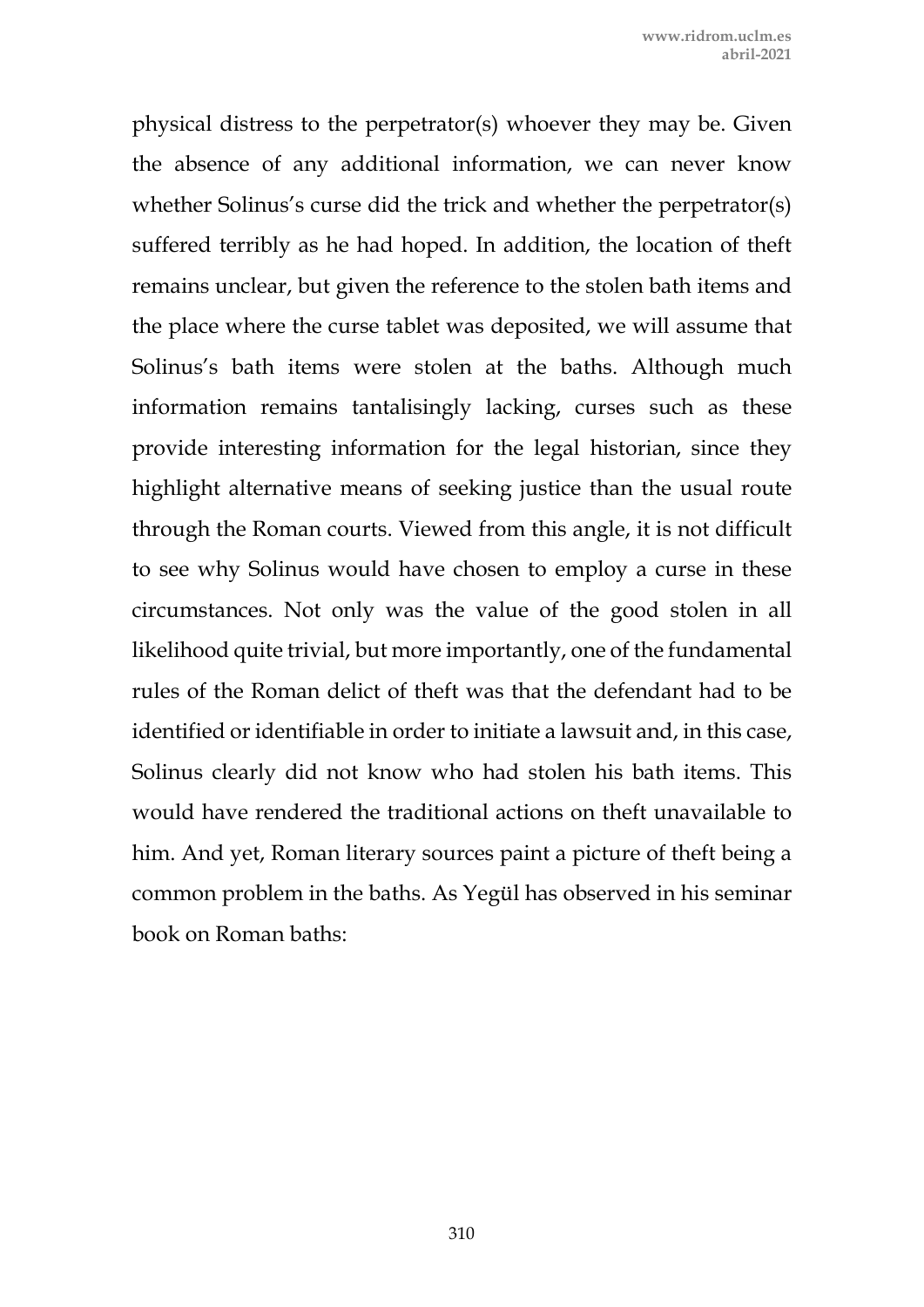"A perennial problem in public baths was the stealing of bathers' clothes. Many inscriptions allude to this much-despised nuisance and ways to prevent it."<sup>[2](#page-3-0)</sup>

If theft of clothes was a common problem and the legal remedies under the law of delict were less than useful in these circumstances, the question remains which strategies Roman bathers employed to minimise their chances of having their personal belongings stolen. Employing elements of the rational choice theory in Economics, whereby the choices an individual makes in any given circumstance is geared towards minimising risk, this article will investigate the legal options, and therefore the choices, available to an individual in relation to the security of their personal belongings when attending Roman baths.[3](#page-3-1) Phrased differently, this article aims to answer the following question: how safe were Roman baths when it came to the property of an individual? The main focus will be on Roman legal sources although other material will be used to contextualise these.

# 2. Locating baths in Roman legal sources

Before progressing to the substance of this article, certain terminological observations are required. The term *Balnea* is by far the

<span id="page-3-0"></span><sup>2</sup> Fikret K. Yegül, *Bathing in the Roman World* (Cambridge: University Press, 2010), 14.

<span id="page-3-1"></span> $3$  For an account of the history and application of this theory, see Mark Irving Lichbach, *Is Rational Choice Theory All of Social Science?* (Ann Arbor, Mich.: University of Michigan Press, 2003), generally.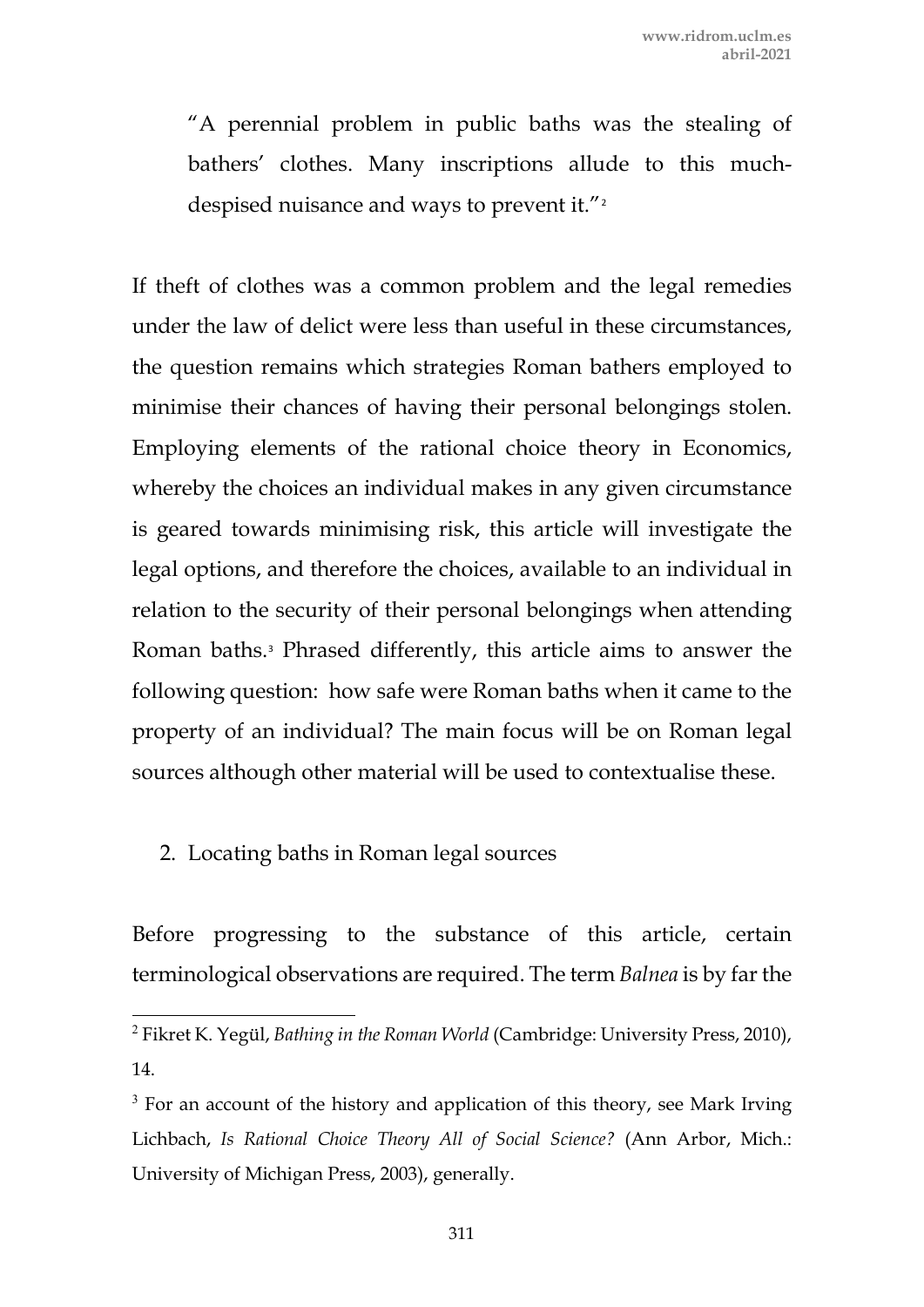most commonly used term in Roman legal sources to describe baths. While the equivalent Greek term, *Thermae*, does occur, it is found mainly in Imperial legislation.[4](#page-4-0) As Fagan has demonstrated in his analysis of these two terms, they were used interchangeably in most sources.<sup>[5](#page-4-1)</sup> The seeming simplicity of terminology found in the Roman legal sources can be misleading, however. It should be recalled that the terms could describe both large public bathing establishments such as Imperial baths as well as smaller baths attached to individual dwellings.[6](#page-4-2) Thus, much relies on the interpretation of individual texts. Given the general nature of the legal problems raised in Roman legal sources, these could equally apply to "small, neighbourhood baths" as Yegül calls them, or to larger establishments.[7](#page-4-3) The following text demonstrates this point:

D. 32, 91, 4 Pap. 7 resp.

Balneas legatae domus esse portionem constabat: quod si eas publice praebuit, ita domus esse portionem balneas, si per domum quoque intrinsecus adirentur et in usu patris familiae vel uxoris nonnumquam fuerunt et mercedes eius inter ceteras

<span id="page-4-0"></span><sup>4</sup> See, for example, C. 11, 43, 6, pr (440?), or C. 11, 43, 6, 3 (undated).

<span id="page-4-1"></span><sup>5</sup> Garrett G. Fagan, *Bathing in Public in the Roman World*, First paperback edition. (Ann Arbor, Mich.: University of Michigan Press, 2002), 14 - 19.

<span id="page-4-2"></span><sup>6</sup> On the culture of Roman bathing, see Marga Weber, *Antike Badekultur* (München: Verlag C.H. Beck, 1996); Michel Blonski, *Se nettoyer à Rome (IIe siècle av. J.-C.-IIe siècle ap. J.-C.): pratiques et enjeux*, (Paris: Les Belles Lettres, 2017), generally.

<span id="page-4-3"></span><sup>7</sup> Yegül, *Bathing in the Roman World*, 9.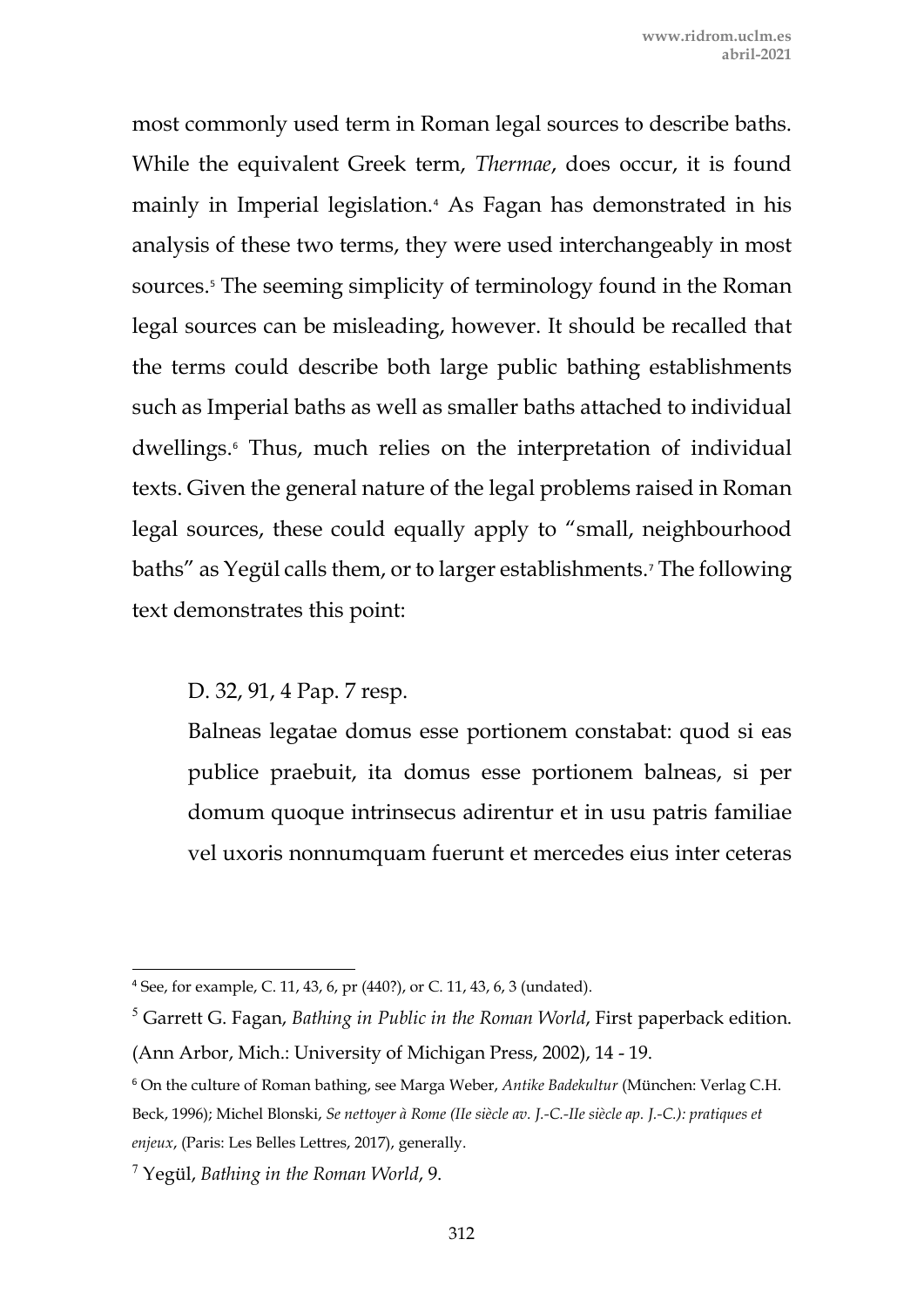meritoriorum domus rationibus accepto ferebantur et uno pretio comparatae vel instructae communi coniunctu fuissent.

It is impossible to discern from this text the size of the baths under discussion. Here, Papinian provided clarification as to when a bath, forming part of a *domus*, would be regarded as a public bath for the purposes of the law of legacies. As is clear from this text, the distinction between 'public' and 'private' could be quite fluid in this regard.

In terms of topics addressed in the legal sources, the two most prevalent contexts in which Roman legal sources treat baths are property law and the law of inheritance, specifically, as already noted above, where baths have been left as legacies in a will. Let us review these in turn.

D. 8, 2, 13, pr Proc. 2 epist.

Quidam Hiberus nomine, qui habet post horrea mea insulam, balnearia fecit secundum parietem communem: non licet autem tubulos habere admotos ad parietem communem, sicuti ne parietem quidem suum per parietem communem: de tubulis eo amplius hoc iuris est, quod per eos flamma torretur paries: qua de re volo cum hibero loquaris, ne rem illicitam faciat. Proculus respondit: nec Hiberum pro ea re dubitare puto, quod rem non permissam facit tubulos secundum communem parietem extruendo.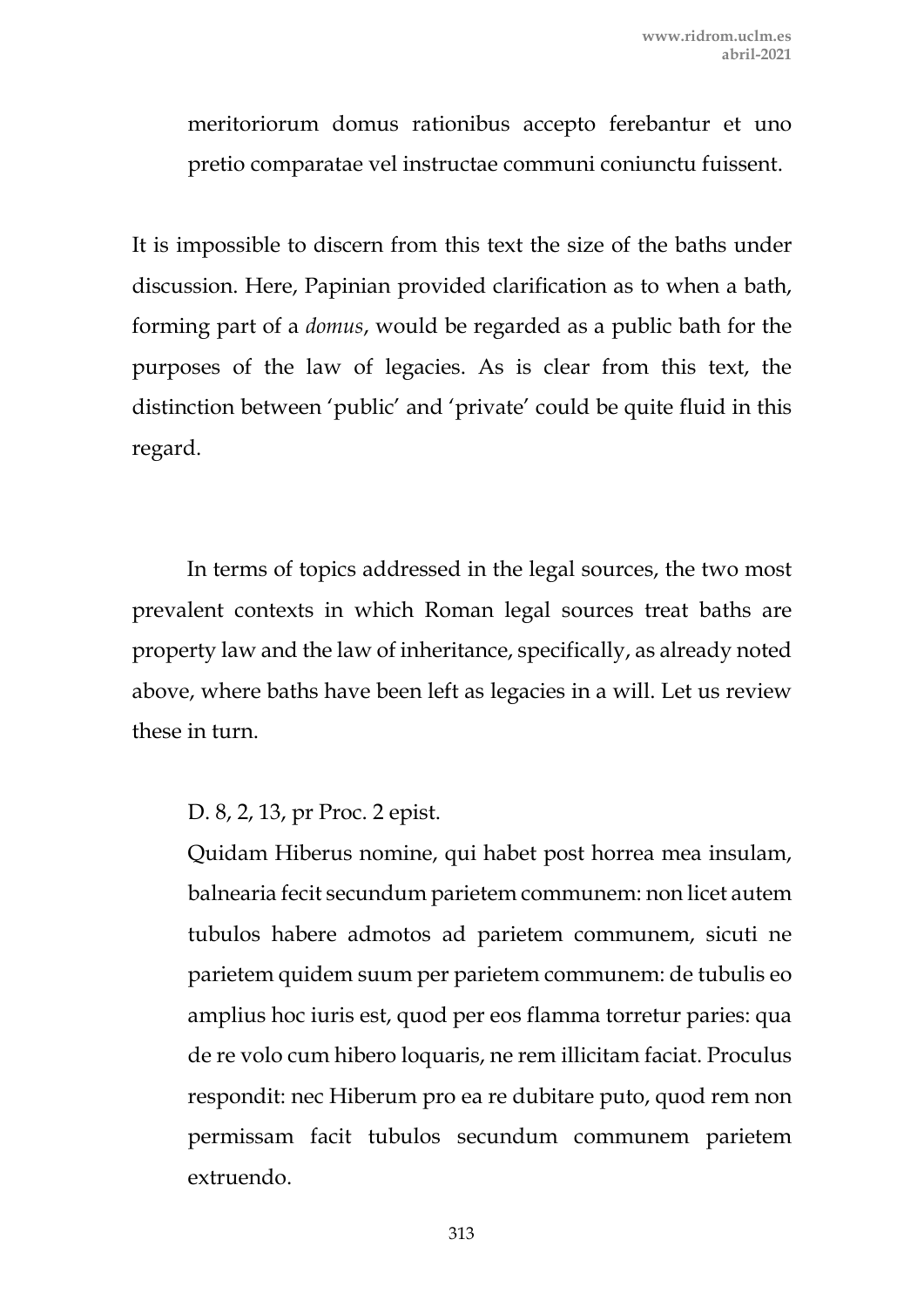D. 9, 2, 50 Ulp. 6 opin.

Qui domum alienam invito domino demolit et eo loco balneas exstruxit, praeter naturale ius, quod superficies ad dominum soli pertinet, etiam damni dati nomine actioni subicitur.

D. 43, 21, 3, 6 Ulp. 70 ad ed.

Aristo et de cuniculo restituendo per quem vapor trahitur, in balneariis vaporibus putat utilem actionem competere: et erit dicendum utile interdictum ex hac causa competere.

As these three texts demonstrate, the imprint which baths leave in the legal sources is one of an industrial establishment, much like workshops, with all that this entails. The problems associated with running baths (heat, noise, vapour) were clearly not always to be welcomed in the urban sphere and could be a source of nuisance to adjacent properties.

In terms of the law of inheritance, Roman legal sources provide the following information regarding the furnishing of baths:

D. 33, 7, 13, 1 Paul. 4 ad Sab. Instrumento balneario legato etiam balneatorem contineri Neratius respondit:

D. 33, 7, 17, 2 Marcian. 7 inst.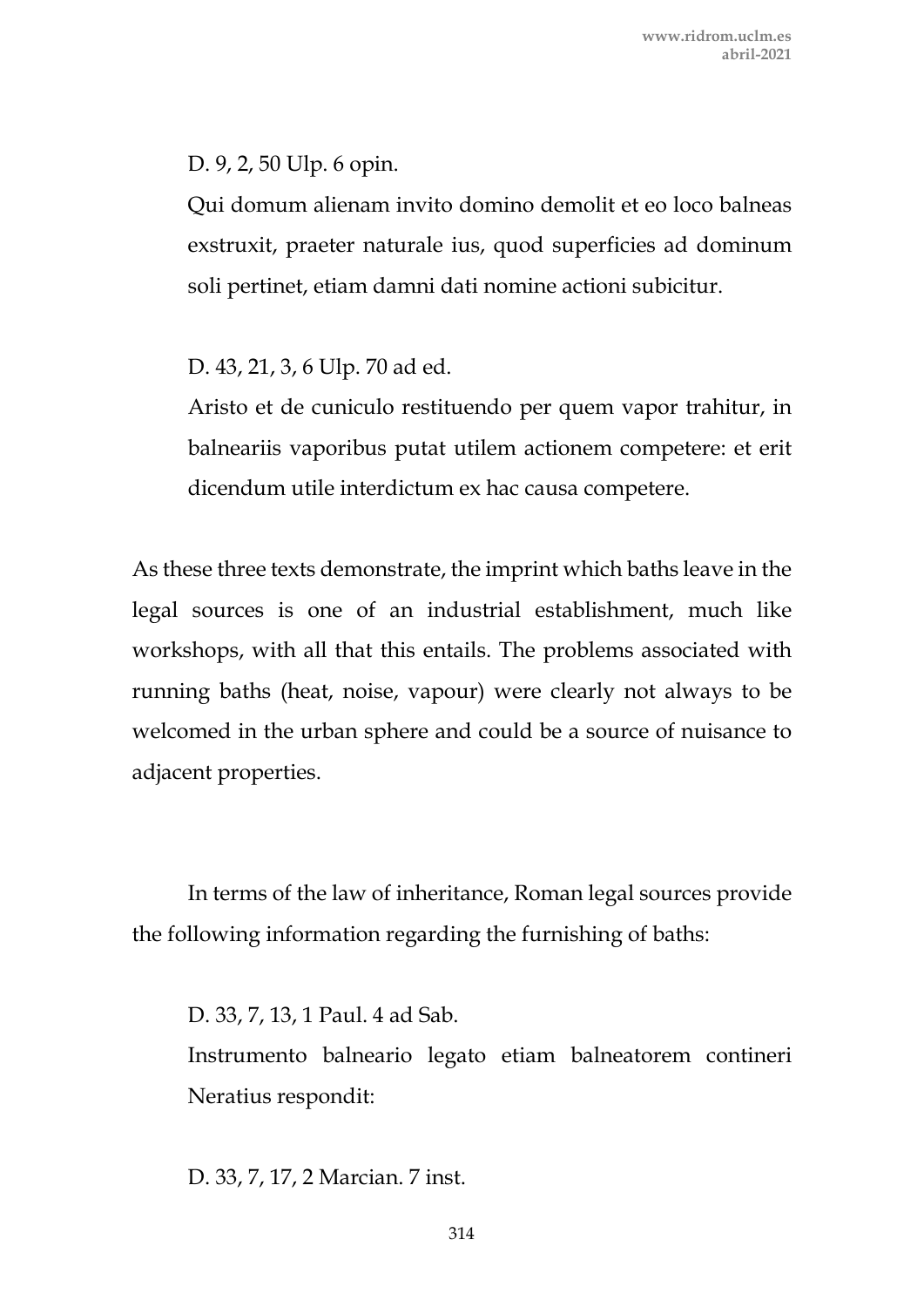Instrumento balneatorio legato dictum est balneatorem sic instrumento contineri balneario, quomodo instrumento fundi saltuarium et topiarios, et instrumento cauponio institorem, cum balneae sine balneatoribus usum suum praebere non possint.

The crux of the two texts, an amalgamation of the views of two different jurists (Paul and Marcian) of the classical period, is that when a suite of baths is given as a legacy, this also includes the (servile) bathkeeper, here referred to by the term *balneator*, and all the equipment (and presumably also servile staff) needed for the running of the baths.<sup>[8](#page-7-0)</sup> Although many of these bathkeepers must have been slaves, judging from the discussion in the two texts quoted above, it must be recalled that the term could also apply to an entrepreneur who had rented the bath from its owner with a view to obtain financial profit from its running.

3. Baths as economic assets

There is ample evidence across Roman legal sources that baths, whether private or public, could be rented out to entrepreneurs for profit. Probably the best example of this comes from a rental notice in the form of a graffito in Pompeii (CIL 4.1136) where a landowner,

<span id="page-7-0"></span><sup>8</sup> Fagan, *Bathing in Public in the Roman World*, 202. See, on staff, Christer Bruun, 'Lotores: Roman Bath-Attendants', *Zeitschrift Für Papyrologie Und Epigraphik* 98 (1993): 222–28.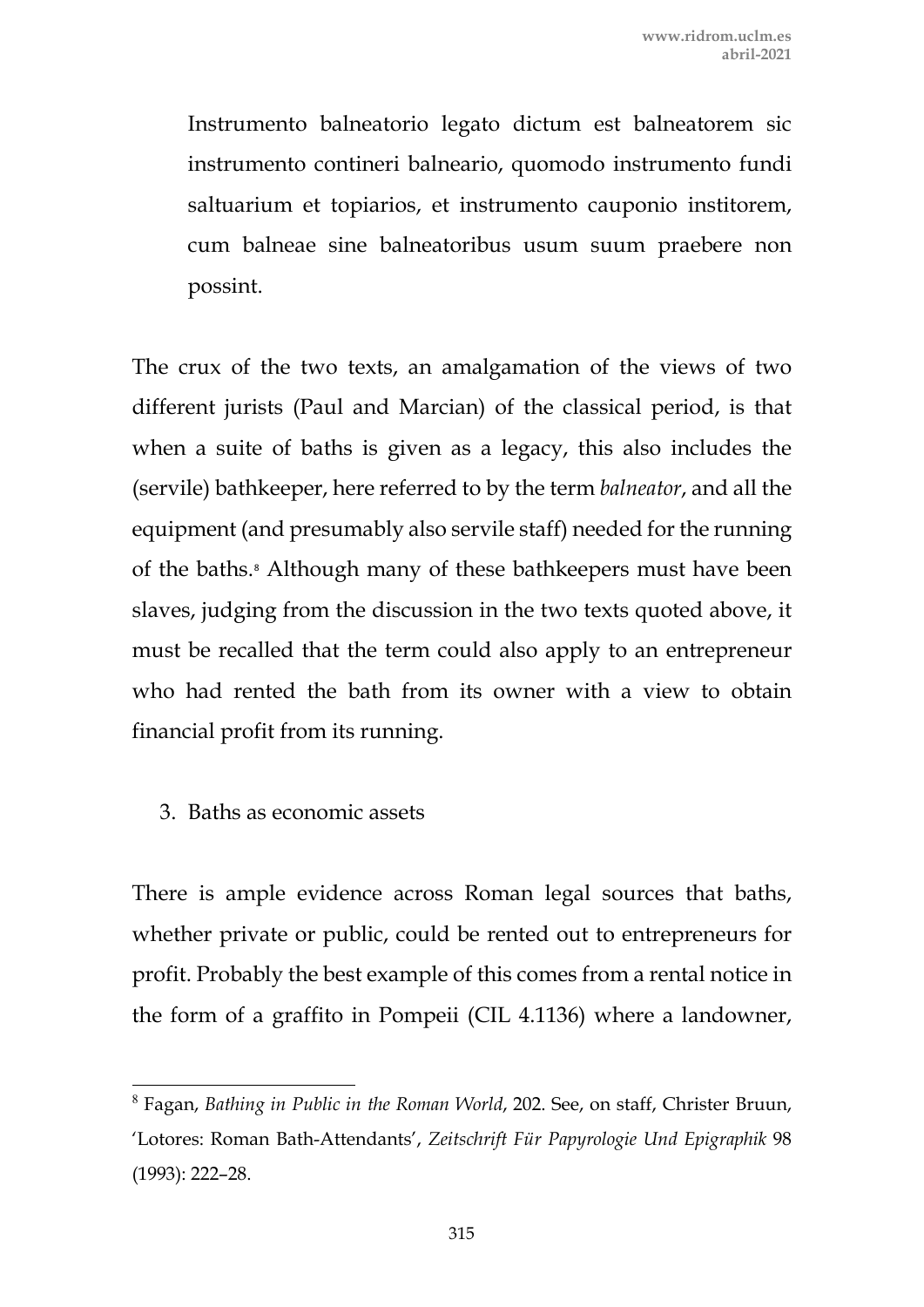Iulia Felix, offered for rent a complex, which included baths, for a period of five years.[9](#page-8-0) In this instance, an entrepreneur, perhaps a freedman, would rent the complex from its owner for a period of five years with a view to making a profit out of the business. As Yegül states: "Baths were built in such large numbers because running a public bath was a sensible and lucrative business proposition. … [E]ven though baths mainly operated for profit, entrance fees were so low that even the poorest were not deterred; ... ."<sup>[10](#page-8-1)</sup> Take the following two texts:

D. 19, 2, 30, 1 Alf. 3 dig. a Paulo epit.

Aedilis in municipio balneas conduxerat, ut eo anno municipes gratis lavarentur: post tres menses incendio facto respondit posse agi cum balneatore ex conducto, ut pro portione temporis, quo lavationem non praestitisset, pecuniae contributio fieret.

D. 20, 4, 9, pr Afr. 8 quaest.

Qui balneum ex calendis proximis conduxerat, pactus erat, ut homo Eros pignori locatori esset, donec mercedes solverentur: idem ante calendas Iulias eundem Erotem alii ob pecuniam

<span id="page-8-0"></span><sup>9</sup> Alessandro Grillone, 'La gestione privata dei balnea al tramonto dell'era repubblicana e nei primi due secoli dell'impero', *Bullettino dell'istituto di diritto romano 'vittorio scialoja'* 112 (2018): 175–99. The gist of Grillone's argument is that the wording of the rental notice indicates that the landlord was aiming to entice a better sort of tenant to rent the complex from her.

<span id="page-8-1"></span><sup>10</sup> Yegül, *Bathing in the Roman World*, 9 - 10.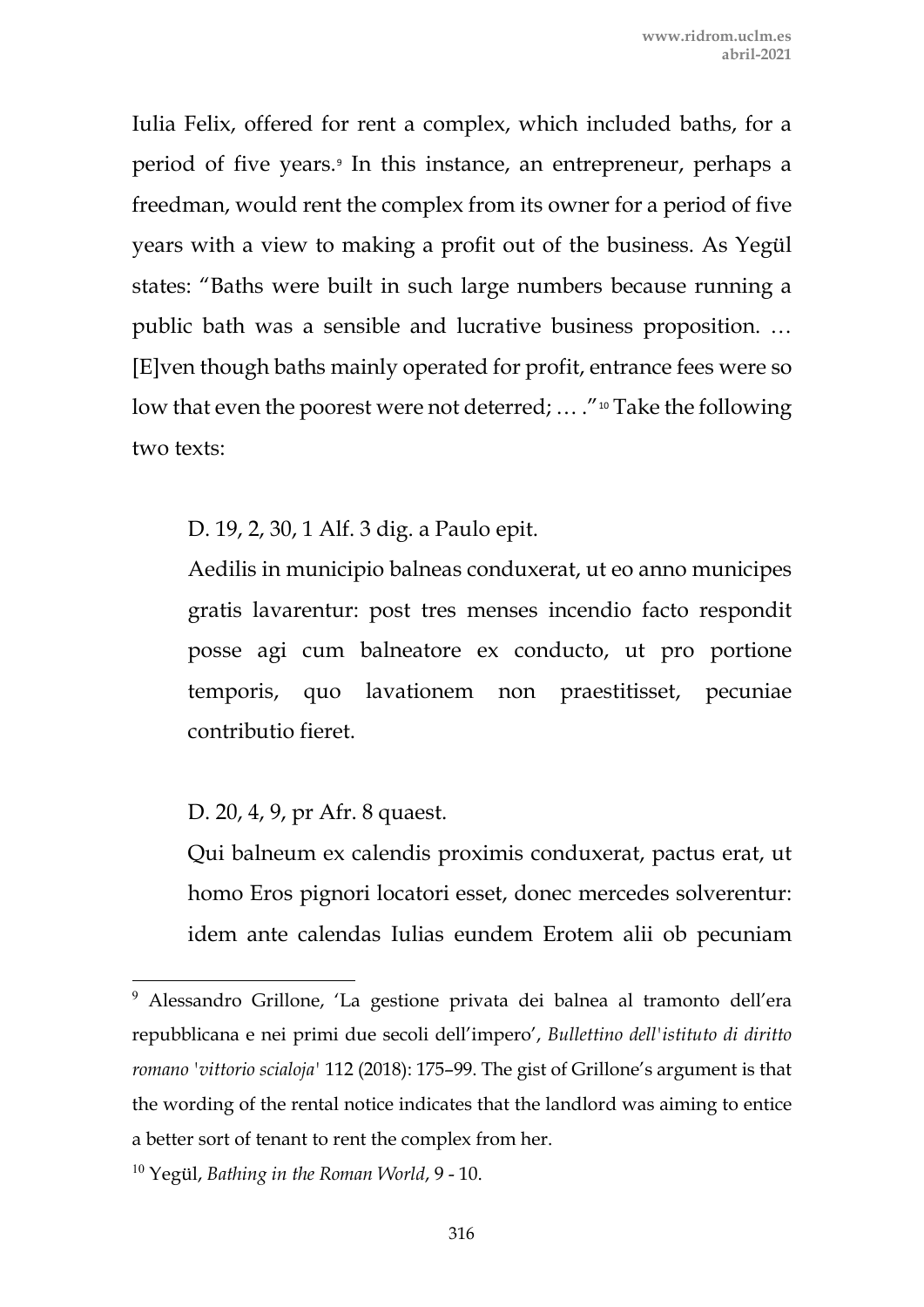creditam pignori dedit. consultus, an adversus hunc creditorem petentem Erotem locatorem praetor tueri deberet, respondit debere: licet enim eo tempore homo pignori datus esset, quo nondum quicquam pro conductione deberetur, quoniam tamen iam tunc in ea causa Eros esse coepisset, ut invito locatore ius pignoris in eo solvi non posset, potiorem eius causam habendam.

It is impossible in either case to speculate about the ultimate ownership of these baths. In the first text, the aedile rented the baths from a *balneator* for a period of time, no doubt as a display of civic magnanimity. Thus, anyone wishing to use the baths during the period of the lease could do so for free (and basically at the expense of the aedile). In the second text, an unknown person, likely an entrepreneur, rented baths for a period of time from their owner and secured the payment of rent through a pledge without possession over a valuable slave.

The background of these two texts reveals that baths, whether owned by the state, a local town, or indeed by private individuals, could be exploited as an economic asset through the contract of letting and hiring. As with most economic assets, such as shops or warehouses, much would have depended on the terms of the

317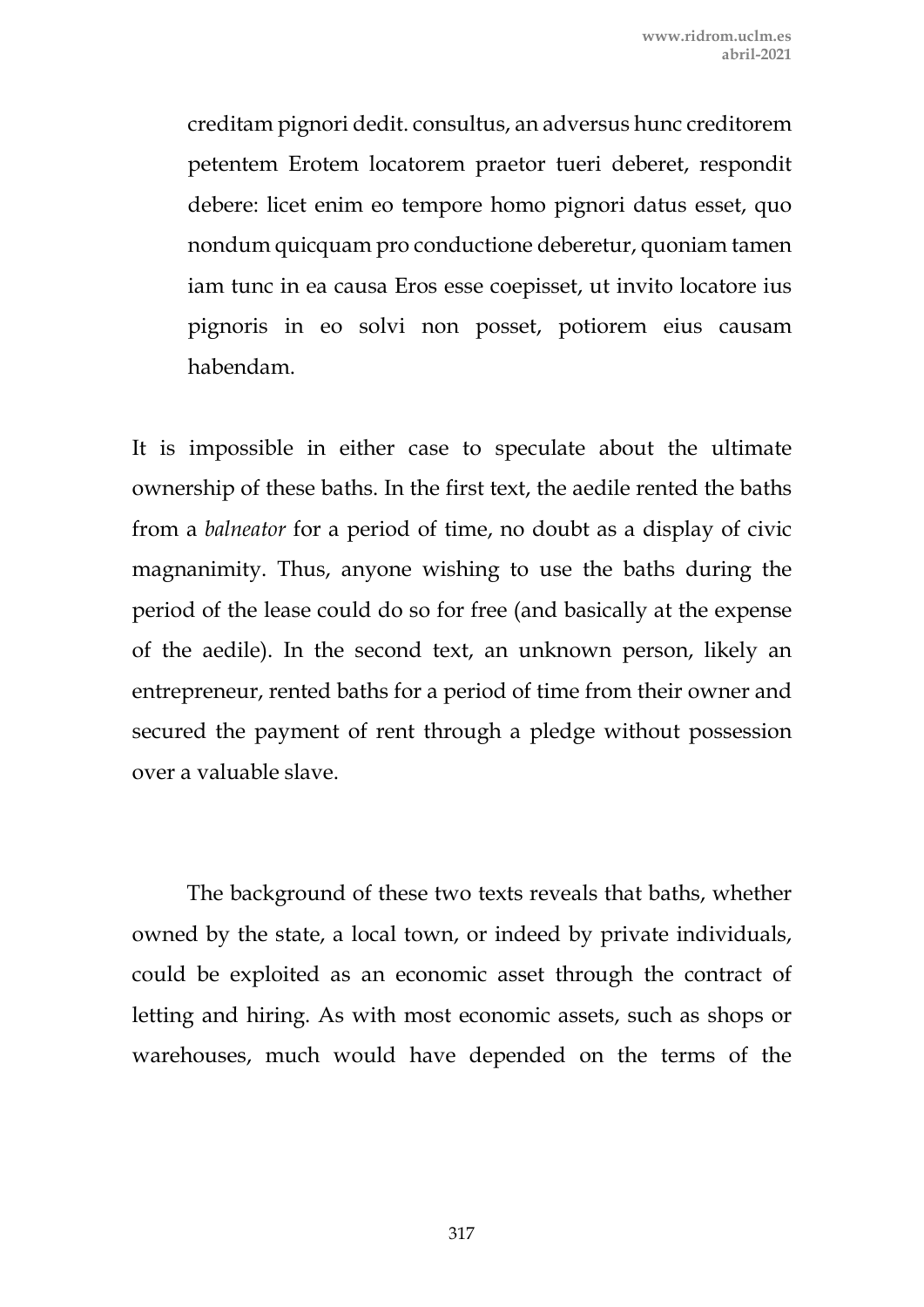agreement under which the asset had been rented out.<sup>[11](#page-10-0)</sup> And in this regard, although the texts quoted above do not reveal much detail, there is ample evidence in relation to other assets about the different management strategies that could be employed. Thus, for example, in the first text quoted above, it is not impossible to assume that the aedile had rented the baths with their accompanying *instrumentum*, the servile bath keeper and all the equipment and personnel associated with the running of the baths. Similarly, in the second text, this is most likely an example of an entrepreneur who rented the baths from their owner and who sought to turn a profit by charging individuals a fee to use the baths. How these baths were managed on a daily basis is not revealed.

4. Safety of personal belongings

In a frequently quoted legal text, the third-century jurist Ulpian states the following:

D. 16, 3, 1, 8 Ulp. 30 ad ed.

Si vestimenta servanda balneatori data perierunt, si quidem nullam mercedem servandorum vestimentorum accepit, depositi eum teneri et dolum dumtaxat praestare debere puto: quod si accepit, ex conducto.

<span id="page-10-0"></span> $11$  See, for a good discussion of this type of contractual practice, Paul du Plessis, 'Janus in the Roman Law of Urban Lease', *Historia: Zeitschrift Für Alte Geschichte* 55 (2006): 48–63 with reference to *insulae*.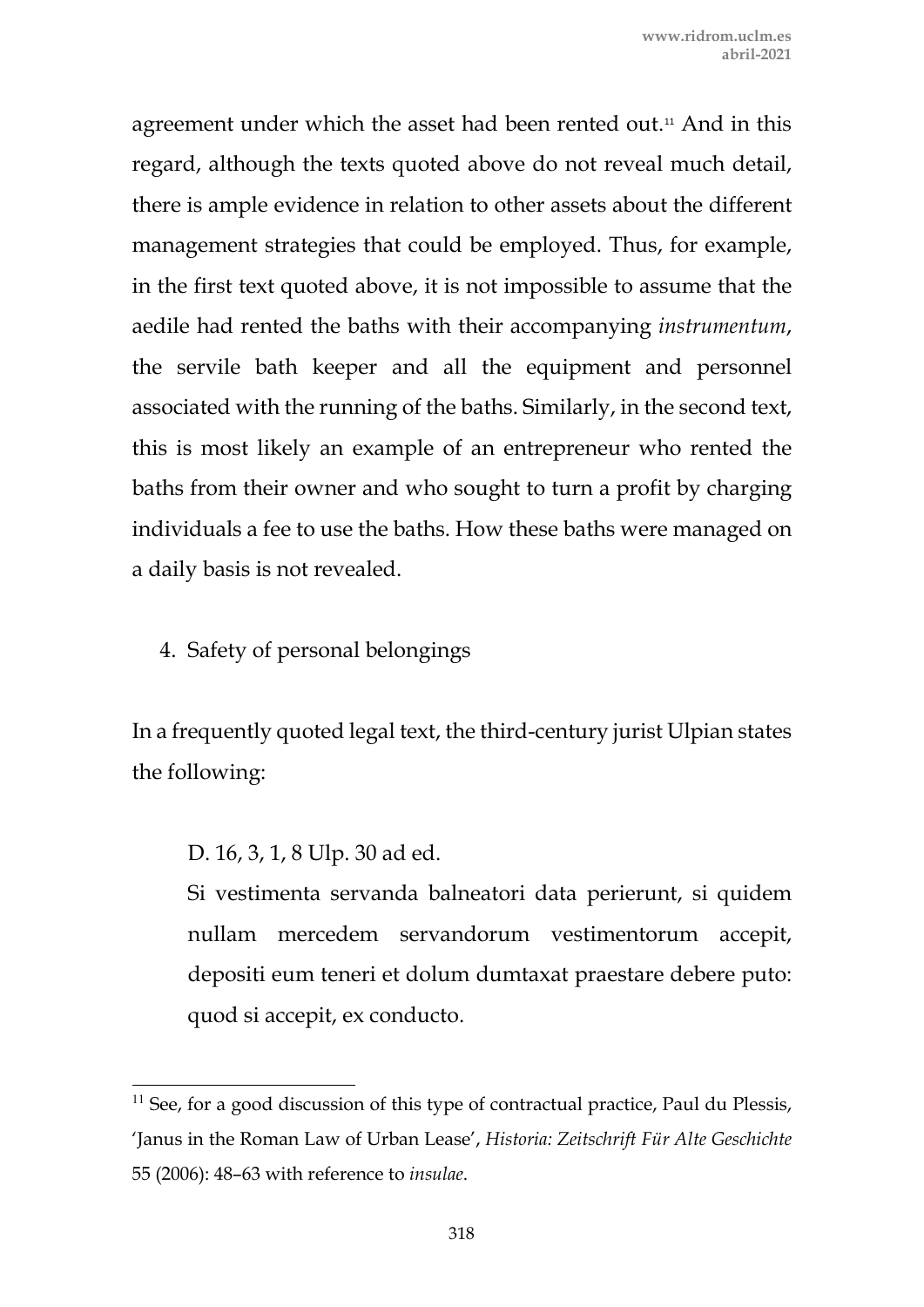In this text, Ulpian addresses the extent of the civil liability of the *balneator* for the clothes of his customers. The status of the *balneator* is unclear from this text and is not too important to the legal point made here. In Ulpian's view, the extent of his liability will be determined by the type of 'named contract' under which it could be classified according to the Roman scheme of contracts. Thus, if the *balneator* (or his staff) agreed to look after the clothes of customers for free, this amounted to a contract of deposit, which was gratuitous, and he would therefore only be liable if the loss of the clothes amounted to *dolus*, deliberate wrongdoing, on the part of the *balneator* or his staff.[12](#page-11-0) This sets the bar quite high in terms of liability, and deliberately so, since the contract of deposit is based on a relationship of trust, articulated in the *bona fides* clause, between depositor and depositee. Contrast this to the case where the *balneator* undertook to look after the clothes of their customers in return for a fee. In such a case, the extent of the civil liability would be greater, since such an agreement amounted to a contract of letting and hiring. Thus, the *balneator* (or his staff) would be liable for both *dolus* and *culpa*, as is standard in the contract of letting and hiring.

<span id="page-11-0"></span><sup>&</sup>lt;sup>12</sup> Compare D. 16, 3, 32, Cels. 11 dig. Quod Nerva diceret latiorem culpam dolum esse, Proculo displicebat, mihi verissimum videtur. nam et si quis non ad eum modum quem hominum natura desiderat diligens est, nisi tamen ad suum modum curam in deposito praestat, fraude non caret: nec enim salva fide minorem is quam suis rebus diligentiam praestabit.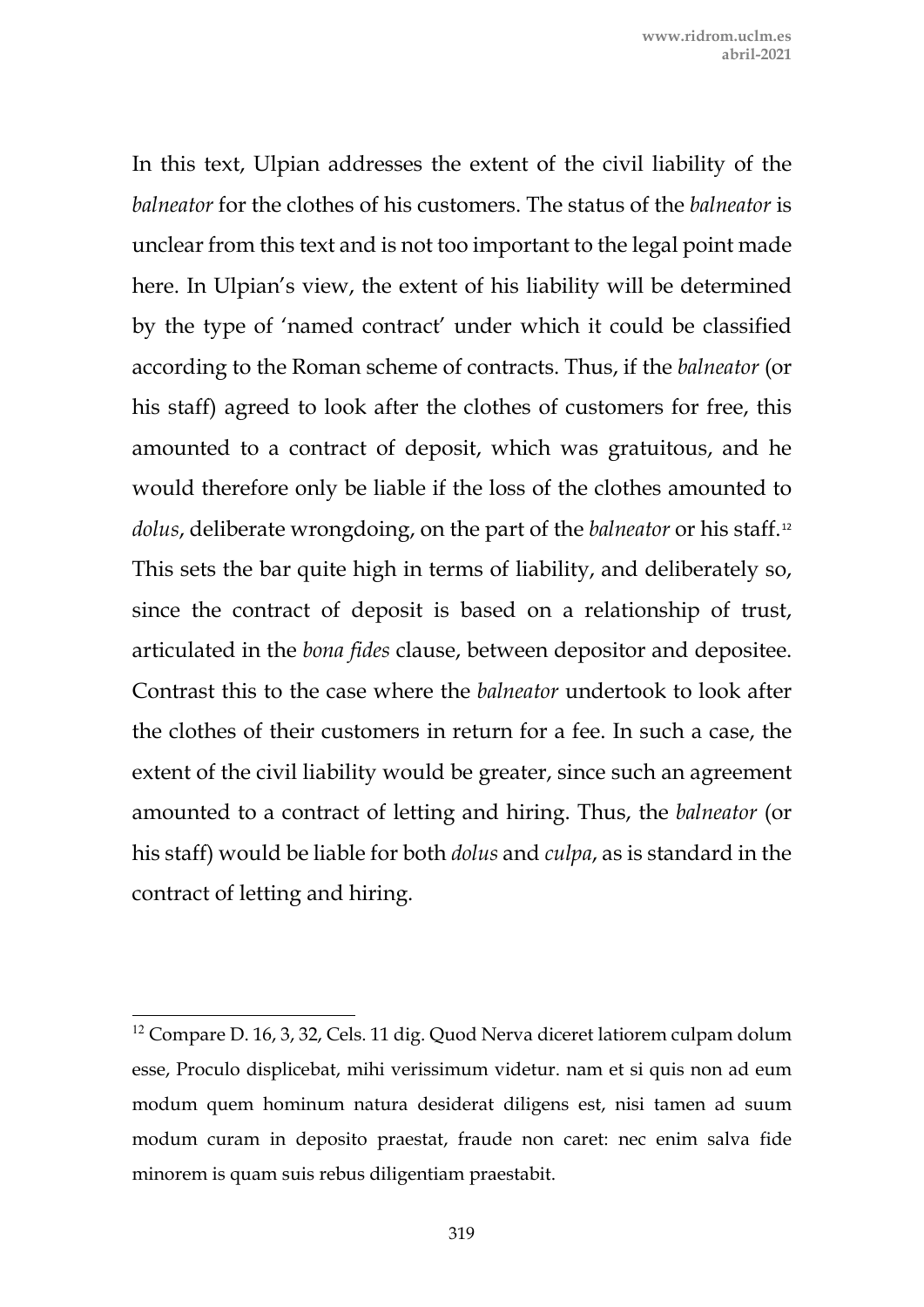The practicalities of this arrangement are lost to us. In the archaeological record, for example, baths such as those in Pompeii and Herculaneum only have open alcoves in the dressing areas. That the facilities could vary quite considerably from one establishment to the next is noted by Yegül:

"These rooms must have contained wooden cabinets, chests, and benches for storing personal effects and clothes. … [I]n the smaller and poorer establishments, wooden pegs on the wall might have sufficed."<sup>[13](#page-12-0)</sup>

Despite this confident statement, there are no indications from the baths in Pompeii and Herculaneum that these alcoves could be secured, similar to a modern locker in a gym with a lock, and one must assume that clothes were guarded in some way, either by slaves who accompanied their masters and mistresses to the baths or by slaves specifically appointed, as part of the staff of the bath, to look after the clothes of customers.[14](#page-12-1) One legal text hints at this:

D. 3, 2, 4, 2 Ulp. 6 ad ed.

Ait praetor: "qui lenocinium fecerit". lenocinium facit qui quaestuaria mancipia habuerit: sed et qui in liberis hunc

<span id="page-12-0"></span><sup>13</sup> Yegül, *Bathing in the Roman World,* 13.

<span id="page-12-1"></span> $14$  For an exaggerated account of the perils which could befall a slave who had lost their master's clothes at the baths, see Petron. *Sat*. 30. Note that in this text the financial value of the clothes was quite low ('scarcely ten sesterces'.)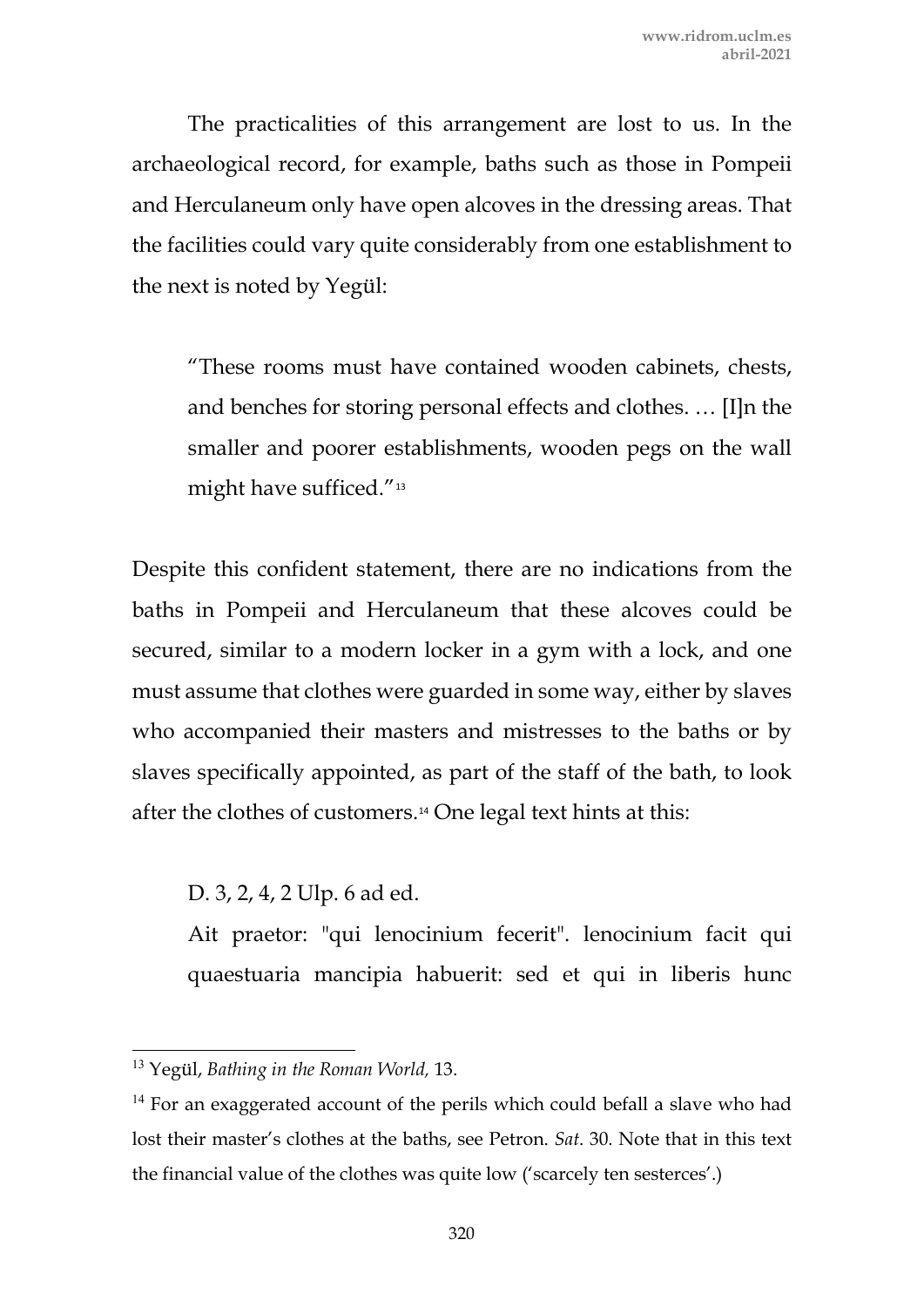quaestum exercet, in eadem causa est. sive autem principaliter hoc negotium gerat sive alterius negotiationis accessione utatur (ut puta si caupo fuit vel stabularius et mancipia talia habuit ministrantia et occasione ministerii quaestum facientia: sive balneator fuerit, velut in quibusdam provinciis fit, in balineis ad custodienda vestimenta conducta habens mancipia hoc genus observantia in officina), lenocinii poena tenebitur.

As Ulpian shows, here in a comment on the offence of *lenocinium*, certain *balneatores* in the provinces had slaves present in baths who could be rented *ad custodienda vestimenta*.[15](#page-13-0)

That the practicalities of this *custodia* of clothes could take different forms can be seen from the following text:

D. 1, 15, 3, 5 Paul. l. s. de off. praef. vig.

Adversus capsarios quoque, qui mercede servanda in balineis vestimenta suscipiunt, iudex est constitutus, ut, si quid in servandis vestimentis fraudulenter admiserint, ipse cognoscat.

<span id="page-13-0"></span><sup>&</sup>lt;sup>15</sup> On the vexed question of the meaning of *custodia* in a contractual context, see Geoffrey MacCormack, '*Dolus*, *Culpa*, *Custodia* and *Diligentia* : Criteria of Liability or Content of Obligation', *Index : quaderni camerti di studi romanistici* 22 (1994): 189–209; Martín Serrano-Vicente, *Custodiam praestare: la prestación de custodia en el derecho romano* (Madrid: Tebar, 2007), generally.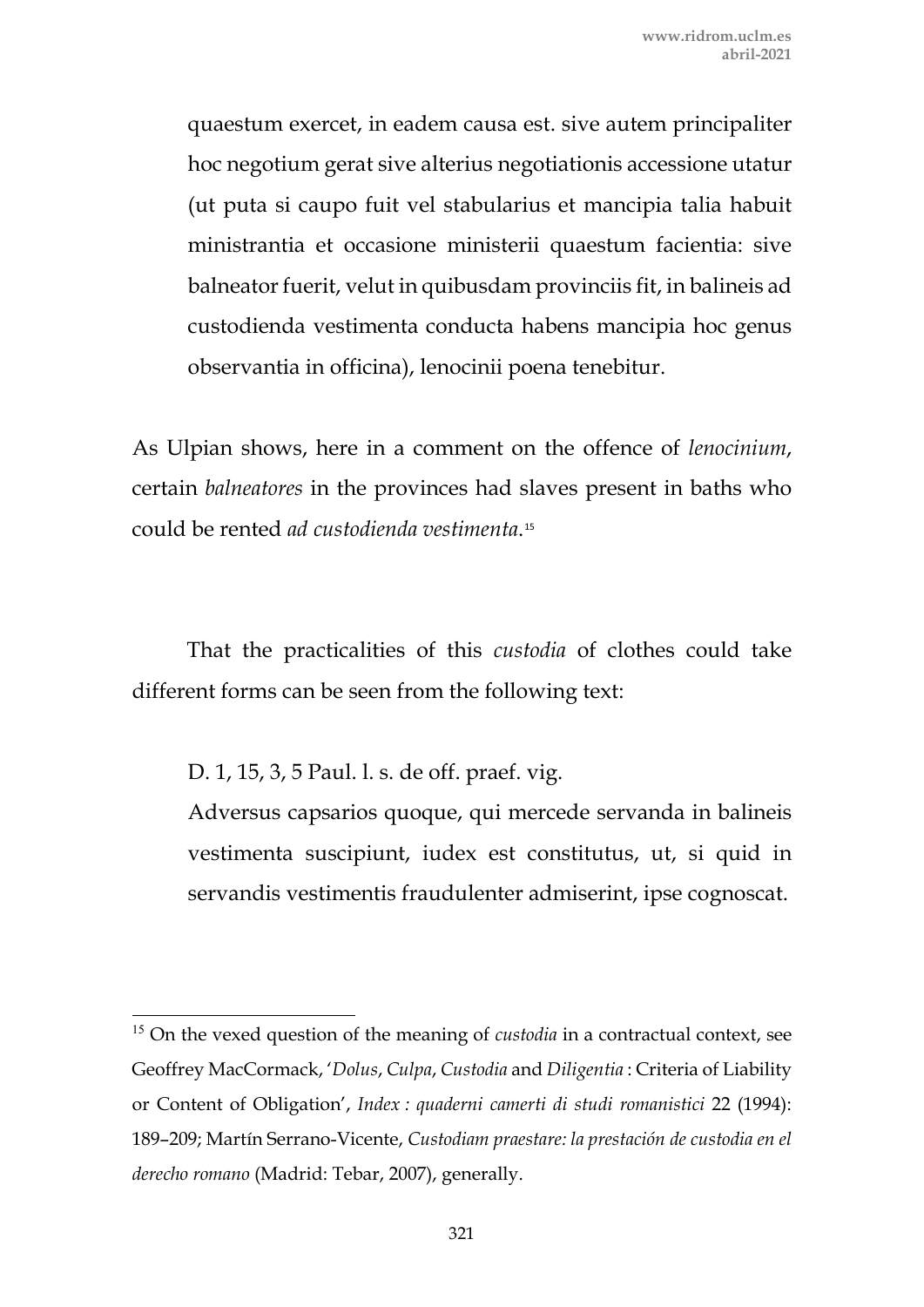The context of this statement is difficult to pin down. The focus of the discussion by the Roman jurist, Paul, here is which public-order remedies were available against *capsarii* who had undertaken to look after clothes at the baths in return for money, and who had then dealt with these clothes in a fraudulent manner, no doubt by facilitating their theft. For the sake of argument, I will assume that these *capsarii* in this example were regularly 'employed' by the *balneator* in the bath (as suggested in D. 3, 2, 4, 2 Ulp. 6 ad ed.) and were not 'free agents' working for their own profit independently. One cannot rule out, of course, that they may have offered their guard services independently. According to Paul, the *Praefectus Vigilum* will try these individuals in his capacity as a judge.[16](#page-14-0) Two aspects of this short text are noteworthy. The first is the term used to describe the slaves who looked after clothes for a fee in the baths, namely *capsarii*. The noun *capsa*, from which this word is derived, refers to a holder or a container, much like a box in which book manuscripts were kept.[17](#page-14-1) Since there is evidence, at least in the case of book holders, that these boxes could be secured with locks, one may speculate that at least in some bathing establishment, bathers' clothes were secured, rather than merely guarded by a slave. Indeed, Fagan cites in a footnote a reference to two passages of the *Tosefta*, a collection of Jewish law

<span id="page-14-0"></span><sup>&</sup>lt;sup>16</sup> See on this specifically Olivia F Robinson, 'Baths: an aspect of Roman local government law', *Sodalitas : scritti in onore di Antonio Guarino* III (Naples: Jovene, 1984): 1065–82.

<span id="page-14-1"></span><sup>17</sup> See, for example, Cic. *Div. Caec.* 16.51.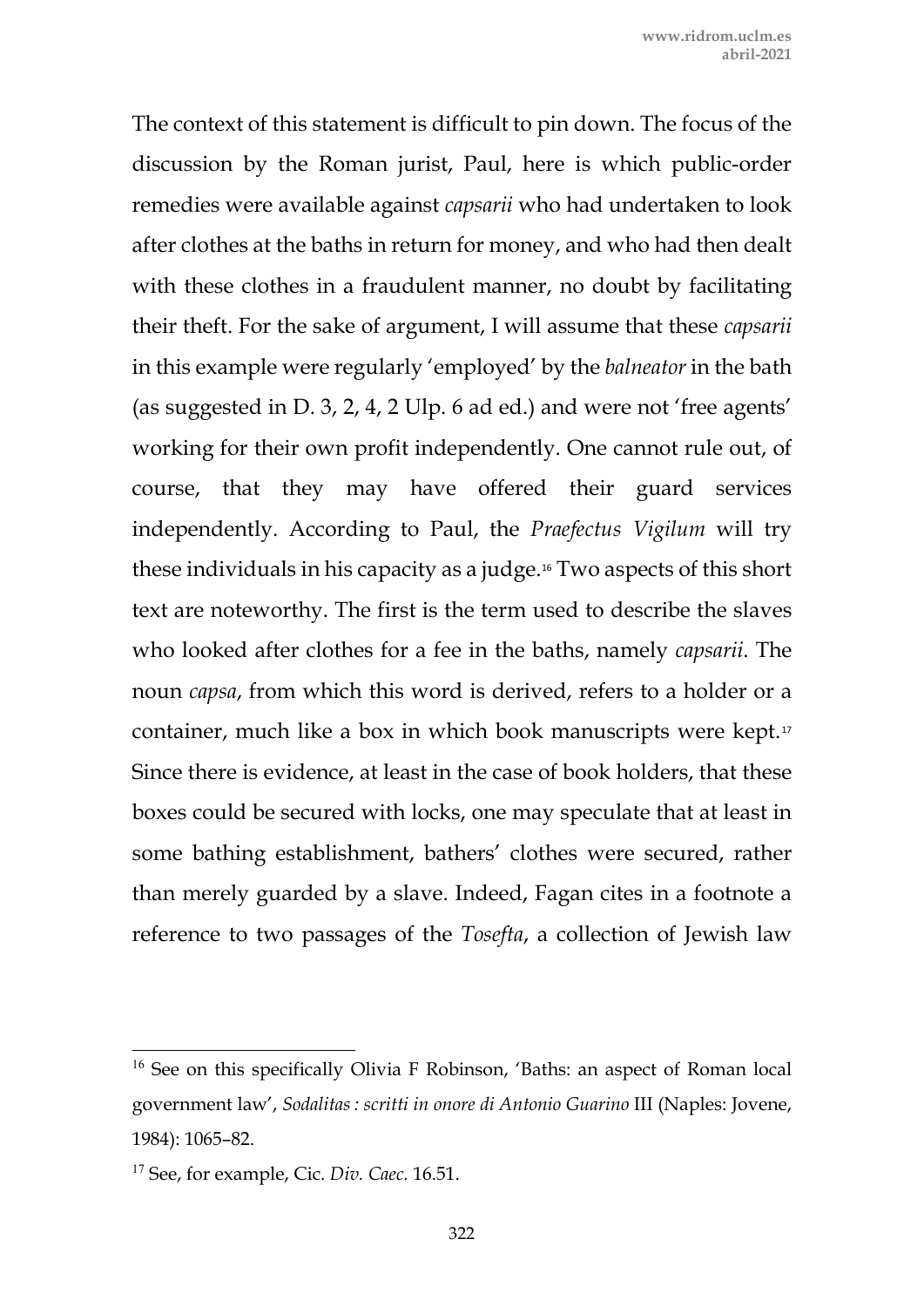from the second century, which mention certain baths having niches for depositing one's clothes which could be secured.[18](#page-15-0)

The second aspect of this text which is worthy of note is the relationship between this public-order provision and the other civillaw remedies available to individuals whose clothes had been stolen at the baths. For the sake of the argument, I will here assume that the *capsarii* mentioned above were the slaves of the *balneator*. As is well known from Roman law, free persons were liable for the delicts caused by their slaves. Take for example the following text:

## D. 9, 2, 27, 11 Ulp. 18 ad ed.

Proculus ait, cum coloni servi villam exussissent, colonum vel ex locato vel lege Aquilia teneri, ita ut colonus possit servos noxae dedere, et si uno iudicio res esset iudicata, altero amplius non agendum. sed haec ita, si culpa colonus careret: ceterum si noxios servos habuit, damni eum iniuria teneri, cur tales habuit. idem servandum et circa inquilinorum insulae personas scribit: quae sententia habet rationem.

Here, the tenant (*colonus*) of a villa was deemed liable either under contract or delict for the actions of his slaves. The final sentence is particularly instructive as it demonstrates the extent the extent to which noxal surrender was possible for the owner as an alternative

<span id="page-15-0"></span><sup>18</sup> Fagan, *Bathing in Public in the Roman World*, 38 note 67.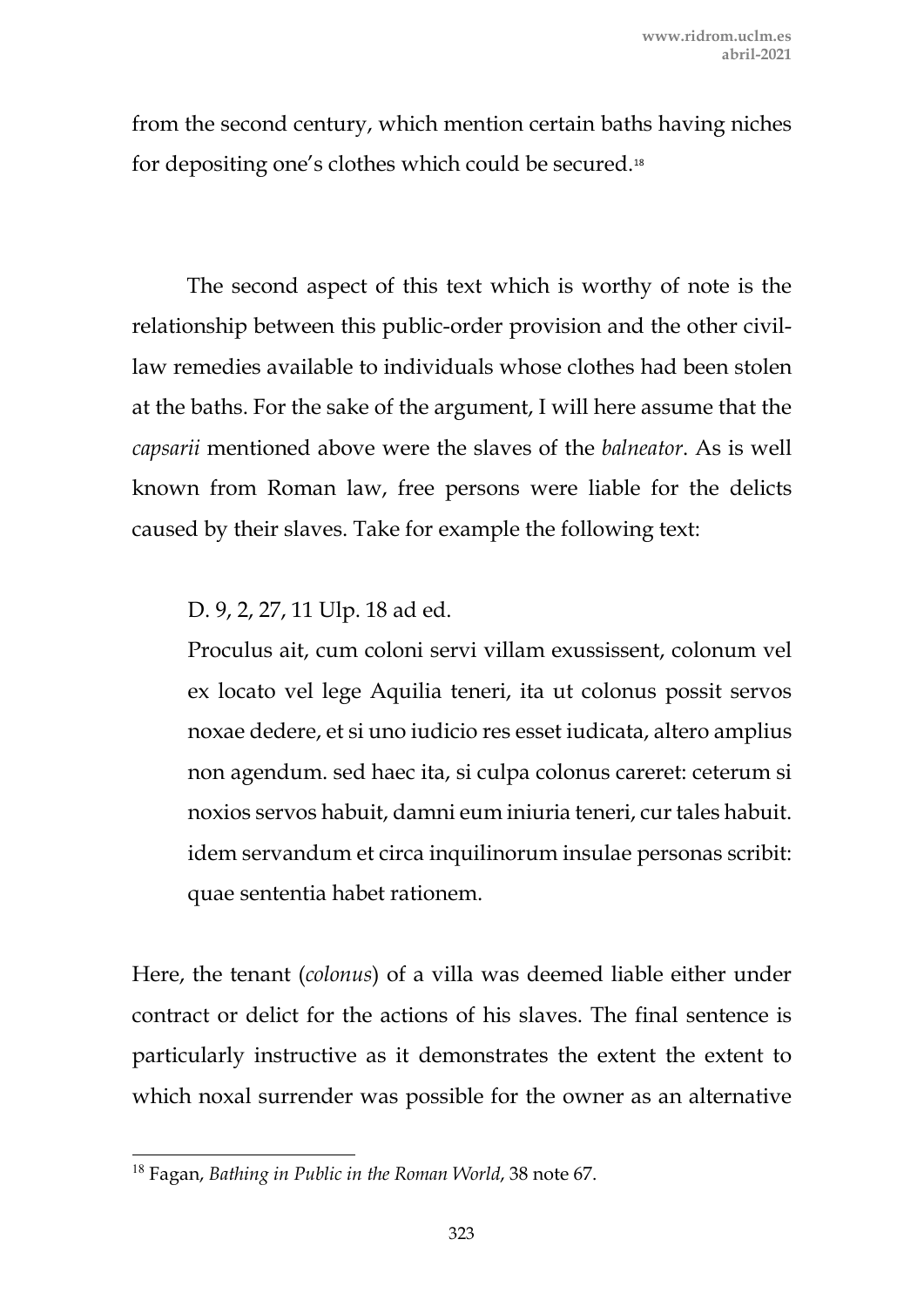means of compensation. *Mutatis mutandis*, therefore, the *balneator* would be liable either under the contract of lease or under the delict of wrongful damage to property if his *capsarii*, who had been made available to customers in the bath to rent for a fee in order to guard their clothes, damaged them. The same principle would apply where a *capsarius* stole clothes entrusted to them to look after in the baths. This may also go some way to explaining the context of D. 1, 15, 3, 5 (Paul. l. s. de off. praef. vig.) quoted above. Apart from the liability implications for the *balneator*, it seems likely that the Roman legal order wished to discourage this type of behaviour by creation an additional public-order offence.

But what of cases of theft by third parties unconnected to the servile staff of the baths? In order to understand the remedies available in this case, and since Roman legal sources do not discuss the matter to any great extent, an analogy will be drawn with a case which the Roman legal sources discuss at length, namely that of the fuller. It should be noted, of course, that while the two scenarios are comparable, they are not identical as these two texts show:

D. 4, 9, 5, pr Gai. 5 ad ed. provinc.

Nauta et caupo et stabularius mercedem accipiunt non pro custodia, sed nauta ut traiciat vectores, caupo ut viatores manere in caupona patiatur, stabularius ut permittat iumenta apud eum stabulari: et tamen custodiae nomine tenentur. nam

324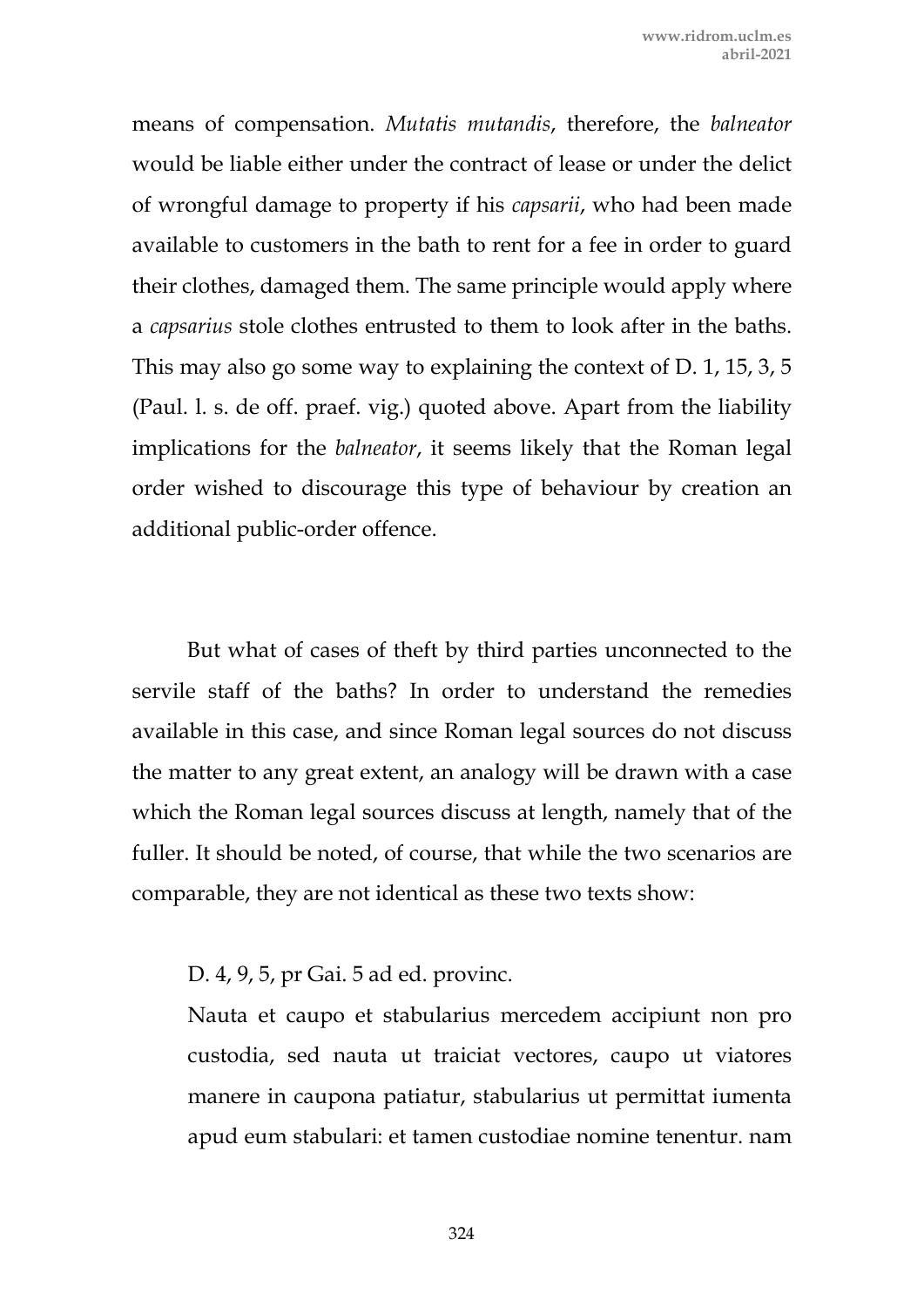et fullo et sarcinator non pro custodia, sed pro arte mercedem accipiunt, et tamen custodiae nomine ex locato tenentur.

D. 4, 9, 5, 1 Gai. 5 ad ed. provinc.

Quaecumque de furto diximus, eadem et de damno debent intellegi: non enim dubitari oportet, quin is, qui salvum fore recipit, non solum a furto, sed etiam a damno recipere videatur.

Nonetheless, there is sufficient similarity in the concept of *custodia* to permit a comparison. As Gaius tells us:

### Gai. 3, 205

Item si fullo polienda curandave aut sarcinator sarcienda vestimenta mercede certa acceperit eaque furto amiserit, ipse furti habet actionem, non dominus, quia domini nihil interest ea non periisse, cum iudicio locati a fullone aut sarcinatore suum consequi possit, si modo is fullo aut sarcinator rei praestandae sufficiat: nam si solvendo non est, tunc quia ab eo dominus suum consequi non potest, ipsi furti actio conpetit, quia hoc casu ipsius interest rem salvam esse.

It would be the fuller, not the owner of the clothes, who had the *actio furti* where clothes were stolen while in his care. The reason for this is his *interesse* in the clothes not being stolen, since he will, in turn, face a lawsuit from the owner of the clothes on account of the breach of contract. *Mutatis mutandis*, the *balneator* would have the *actio furti* if clothes, which he or his staff had undertaken to guard, were stolen by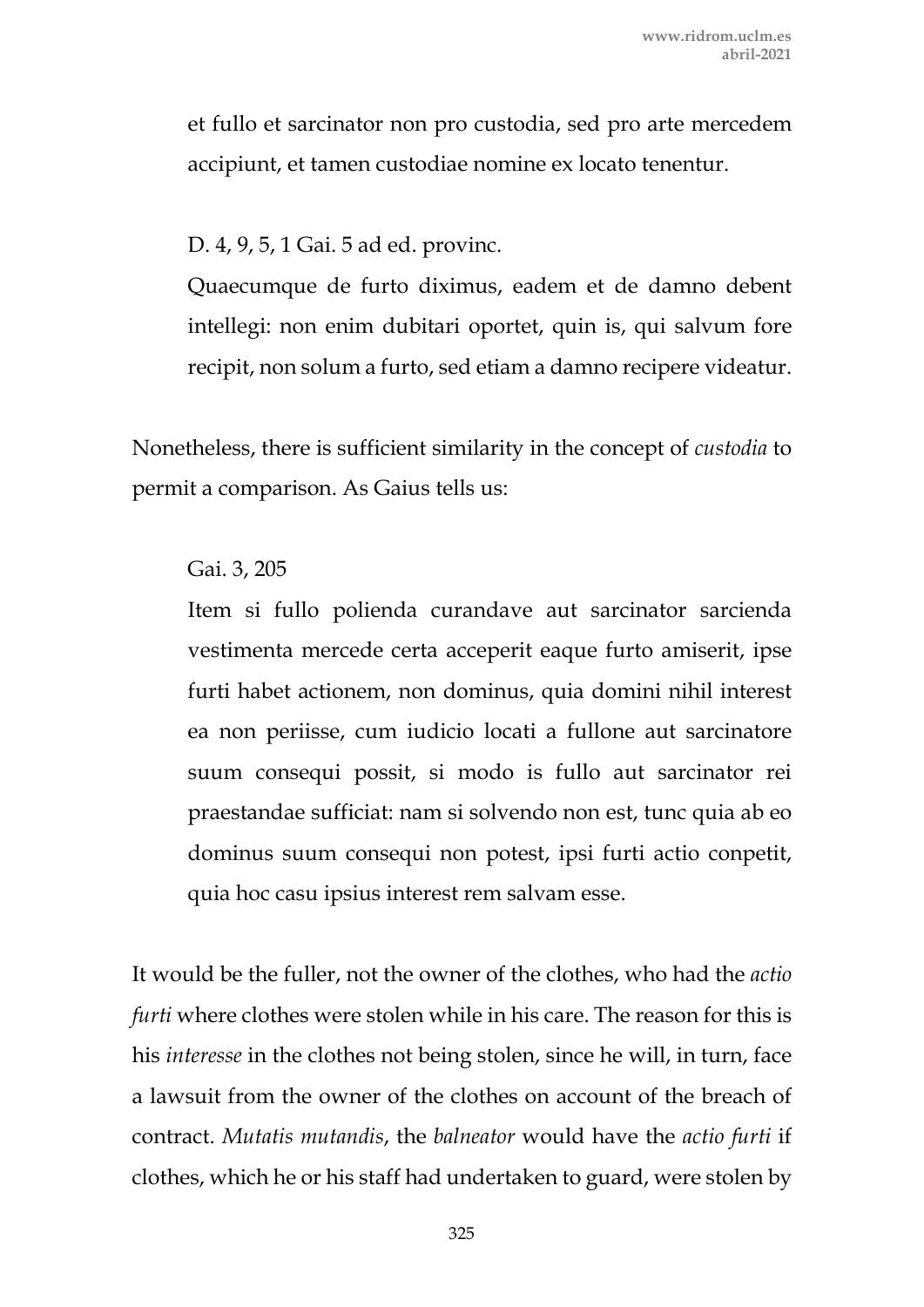a third party. The customer, in turn, would have an action for breach of contract against the *balneator*.

As for thieves caught in baths, their fate is discussed in a short title in the Digest, devoted to this very issue:

D. 47, 17, 1, Ulp. 8 de off. procons.

Fures nocturni extra ordinem audiendi sunt et causa cognita puniendi, dummodo sciamus in poena eorum operis publici temporarii modum non egrediendum. idem et in balneariis furibus. sed si telo se fures defendunt vel effractores vel ceteri his similes nec quemquam percusserunt, metalli poena vel honestiores relegationis adficiendi erunt.

Two aspects of this text are noteworthy. For whatever reason, but most likely because of its prevalence, the legal order elected to deal with thieves who stole in the baths more severely than cases of ordinary theft. The reason for this, much like the motivation for dealing with thieves who use the cover of night to steal, is that it was deemed more grievous. Thieves who preyed upon bathers while they were vulnerable, and separated from their belongings, had to be dealt with harshly. Further evidence of this 'societal' concern can be found, for example in the manner in which the law dealt with soldiers caught stealing in baths attached to Roman military camps:

D. 47, 17, 3, Paul. l. s. de poen. milit.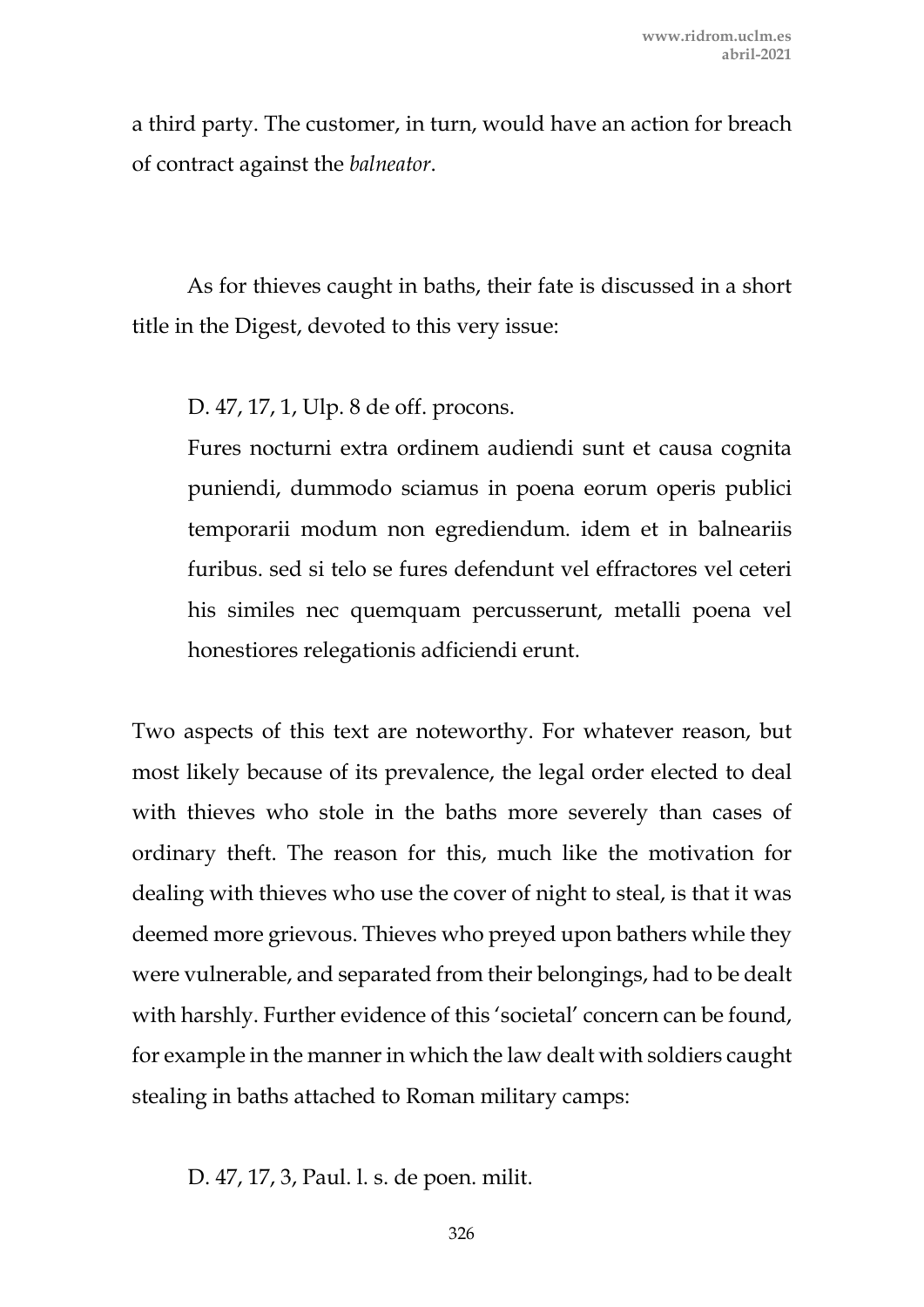Miles, qui in furto balneario adprehensus est, ignominia mitti debet.

One final point to be considered relates to the extent to which it was possible for the *balneator* to create a completely secure environment for the bathers. Thus far, as this account of the various legal remedies have shown, while bathers were not without recourse where their clothes had been stolen, the impression created by the legal texts is that theft was accepted as fact of life in such establishments to be dealt with ad hoc when it occurred. But matters could have been different. There are examples where individuals in charge of specific premises were saddled with 'strict' liability for loss or damage.[19](#page-19-0) As is well known, the Edict dealing with *nautae*, *caupones*, and *stabularii*, created such a scenario:

D. 4, 9, 1, pr Ulp. 14 ad ed.

Ait praetor: "nautae caupones stabularii quod cuiusque salvum fore receperint nisi restituent, in eos iudicium dabo".

<span id="page-19-0"></span>**<sup>19</sup>** For a lucid account of the complexities surrounding this form of strict liability, see James Mackintosh, '*Nautae Caupones Stabularii*: Special Liabilities of Shipmasters, Innkeepers, and Stablers', *Juridical Review* 47 (1935): 54–74. And on this, see most recently Maria F. Cursi '*Actio de recepto* e *actio furti* (*damni*) *in factum adversus nautas, caupones, stabularios* : logiche differenziali di un sistema composito' in *Studi per Giovanni Nicosia* III (Milan: Giuffré, 2017), 117-47.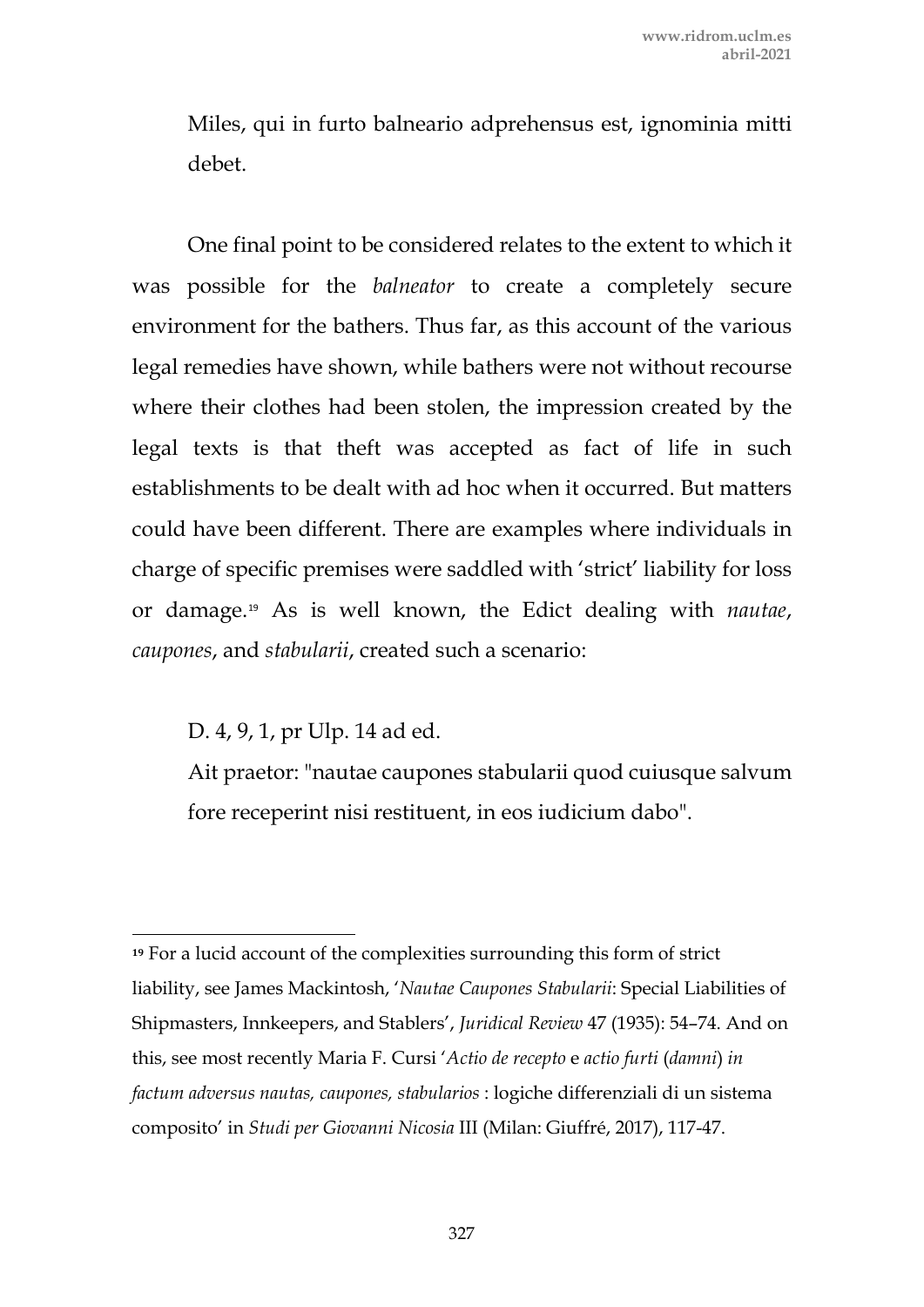By virtue of this Edict, those in charge of a ship, an inn, or a stable were held strictly liable for loss or damage of their customers irrespective of their involvement in the loss or damage. The reasons for the introduction of this legal measure are variously given as:

## D. 4, 9, 1, 1 Ulp. 14 ad ed.

Maxima utilitas est huius edicti, quia necesse est plerumque eorum fidem sequi et res custodiae eorum committere. ne quisquam putet graviter hoc adversus eos constitutum: nam est in ipsorum arbitrio, ne quem recipiant, et nisi hoc esset statutum, materia daretur cum furibus adversus eos quos recipiunt coeundi, cum ne nunc quidem abstineant huiusmodi fraudibus.

# D. 4, 9, 3, 1 Ulp. 14 ad ed.

Ait praetor: "nisi restituent, in eos iudicium dabo". ex hoc edicto in factum actio proficiscitur. sed an sit necessaria, videndum, quia agi civili actione ex hac causa poterit: si quidem merces intervenerit, ex locato vel conducto: sed si tota navis locata sit, qui conduxit ex conducto etiam de rebus quae desunt agere potest: si vero res perferendas nauta conduxit, ex locato convenietur: sed si gratis res susceptae sint, ait Pomponius depositi agi potuisse. miratur igitur, cur honoraria actio sit inducta, cum sint civiles: nisi forte, inquit, ideo, ut innotesceret praetor curam agere reprimendae improbitatis hoc genus hominum: et quia in locato conducto culpa, in deposito dolus dumtaxat praestatur, at hoc edicto omnimodo qui receperit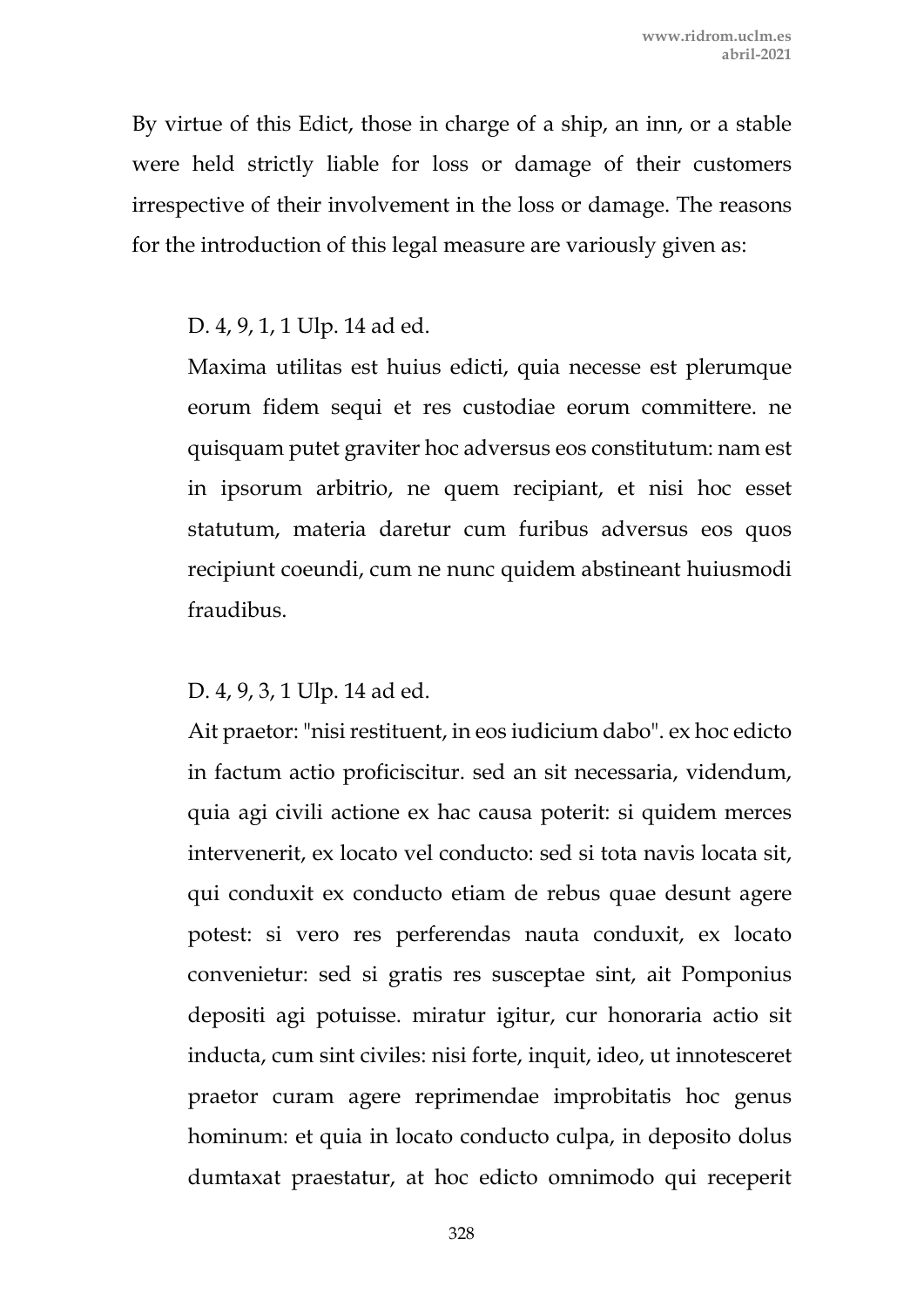tenetur, etiam si sine culpa eius res periit vel damnum datum est, nisi si quid damno fatali contingit. inde Labeo scribit, si quid naufragio aut per vim piratarum perierit, non esse iniquum exceptionem ei dari. idem erit dicendum et si in stabulo aut in caupona vis maior contigerit.

Much has been written about these supposed motivations for the creation of the Edict and, in all likelihood, the answer lies somewhere among these various justifications. Thus, it may have been the possibility of collusion, combined with the difficulty to establish blame in these cases, that led to Praetorian innovation whereby the operators of certain types of businesses could be held 'strictly' liable. The question that must therefore be asked is why such 'strict' liability was not extended to other business ventures, since there is no evidence that this Edict ever applied to businesses other than those listed. Legally speaking, the most likely reason has to do with the underlying bond between the businesses mentioned in the Edict. In each case, whether it be a stable, ship or an inn, the success and reputation of their operators depended on the ability to create a fairly secure environment in which the main activities associated with their type of business (lodging, stabling of animals, transport of goods) could be carried out. By contrast, in baths, with a great deal of footfall during the day, combined with the presence of food sellers and other third parties offering services such as oiling and massages, it would have been impossible to create a secure enough environment to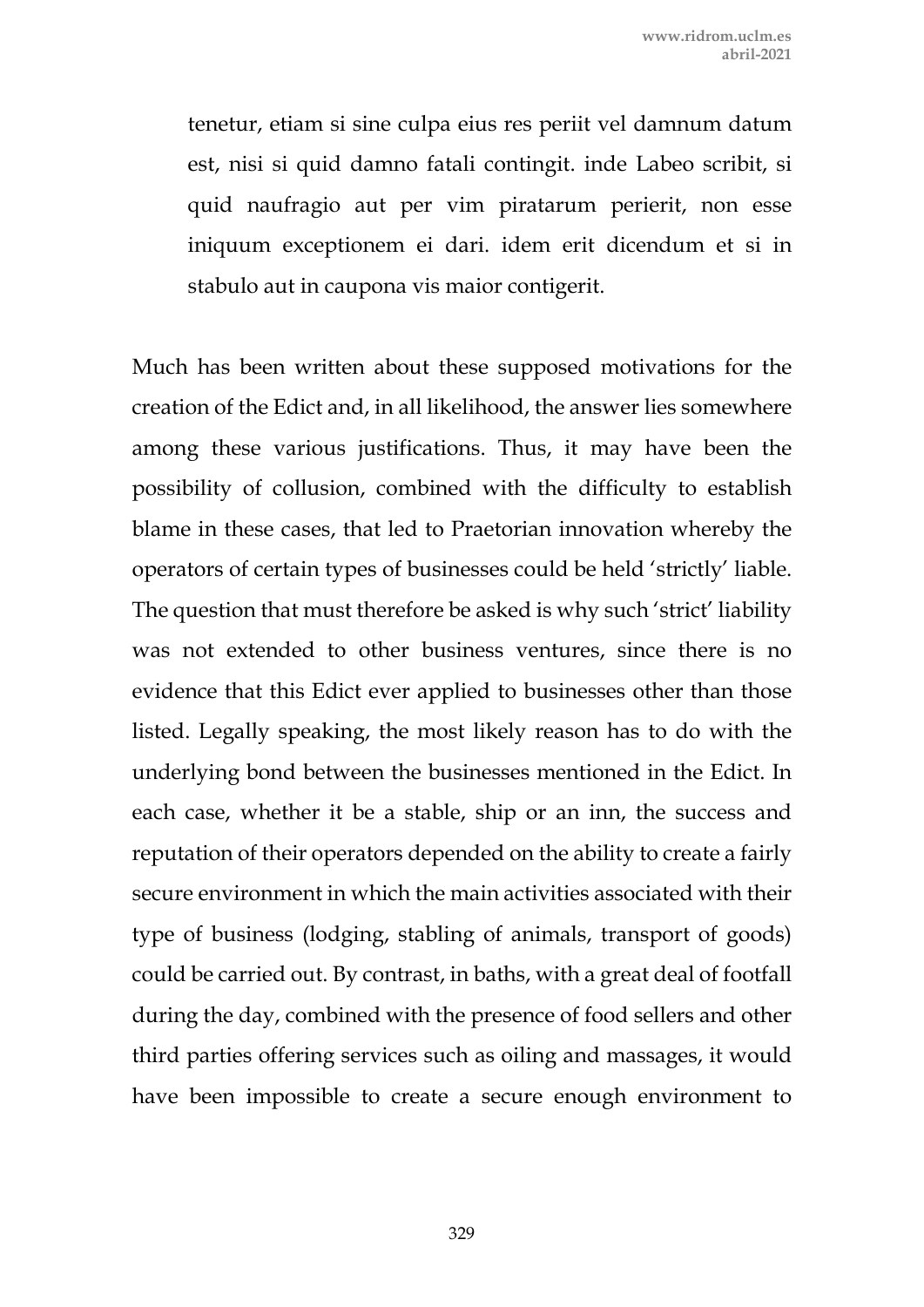warrant imposing liability on the *balneator*.[20](#page-22-0) If the legal order had done so, it would have made baths a supremely unattractive business venture that few would venture to take on.

#### 5. Conclusions

Returning to the case of Solinus mentioned at the start of this piece, we can never know what confluence of circumstances led to him having his bath tunic and associated items stolen. Assuming that he was not an incautious person and that, in his choice to visit the baths at the Temple of Sulis Minerva, he had actively tried to minimise any potential dangers by behaving in a cautious manner, the fact that he fell victim to theft seems quite unfortunate. This survey of potentially applicable legal remedies has demonstrated that, while theft remained a problem in the baths, there were a number of measures that individuals could take in order to minimise the likelihood of being the victim of this delict. First and foremost, the safest option was not to visit the baths alone, but to have one or more slave attendants in attendance to look after one's clothes. In the absence of such attendants, an alternative option would be to rent the services of a custodian slave, either to look after one's belongings deposited in the niches of the *apodyterium*, or to keep these in a lockable box until one returned from the baths. At the very least, should clothes go missing under these circumstances, the bather would have legal

<span id="page-22-0"></span><sup>20</sup> Fagan, *Bathing in Public in the Roman World*, 33-4 for a discussion of food vendors within baths.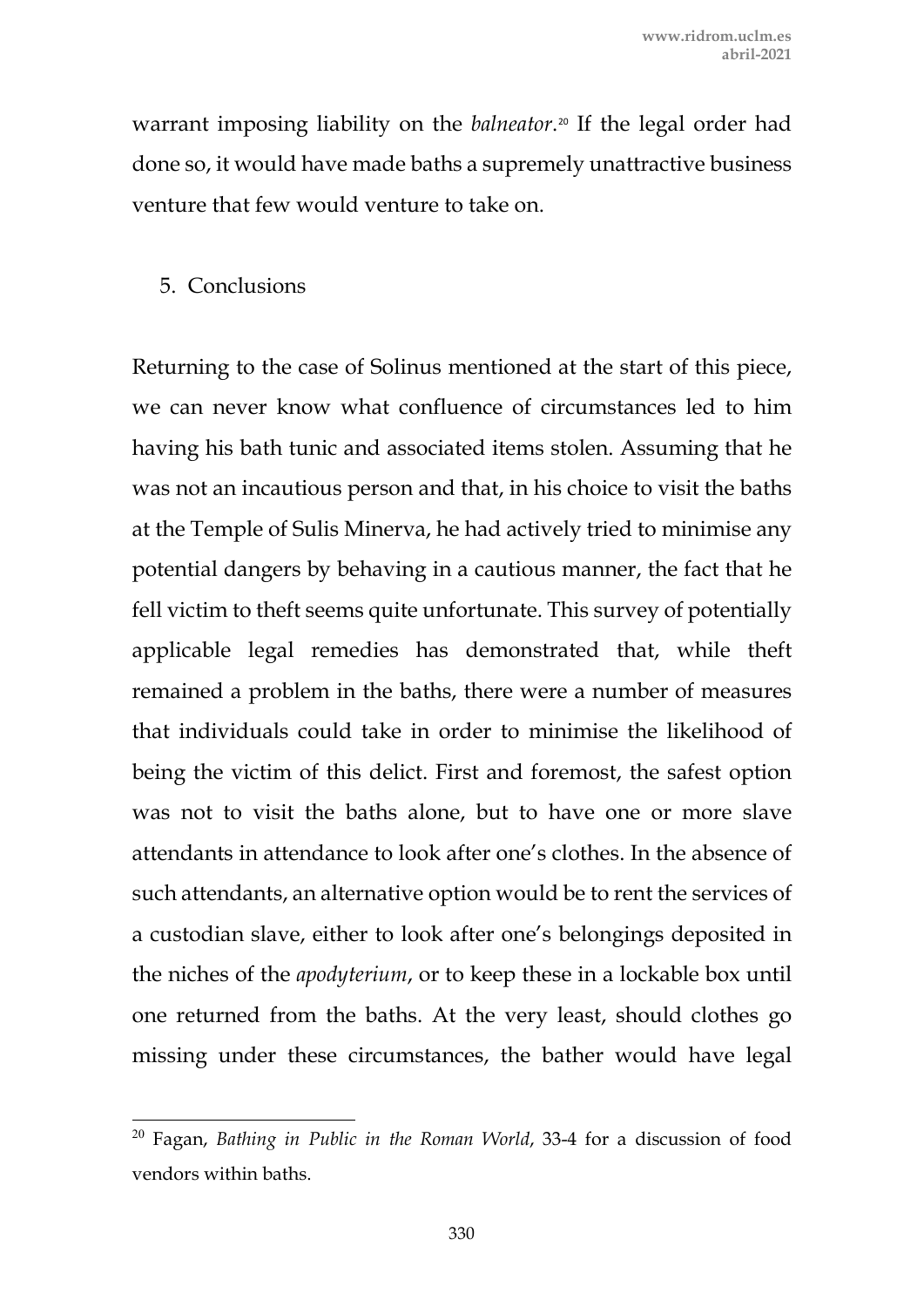recourse against the bath-keeper under the contract of letting and hiring, although the insignificant value of the items stolen may have been a deterrent to initiating a lawsuit. In addition, the prospect of being tried by the *Praefectus Vigilum* would likely have moderated the behaviour of any slaves contemplating the idea of theft, thus making it a somewhat safer option. A similar regime applied when the bathkeeper and their staff accepted patrons' clothes on deposit, but in this latter case, the extent of their civil liability was much reduced. In this latter situation, 'reputation' was an important factor. It seems highly unlikely, given the narrow range of liability afforded under the contract of deposit, that such establishments would have been as popular as those affording greater protection to customers' clothes. In addition, as the various legal rules relating to theft by third parties in baths show, the security of bathers' belongings was of some concern to the Roman legal order, as is demonstrated by the severe penalties visited upon thefts caught in the bath. That being said and given the nature of the establishment and the footfall, it was impossible to create a completely secure environment legally speaking. Bath-keepers were not saddled with the same 'strict' liability as operators of ships, inns, or stables, since it would have rendered the running of a bath near impossible, not to mention financially unattractive. In all likelihood, it was under such circumstances that Solinus' sorry tale arose.

#### Bibliography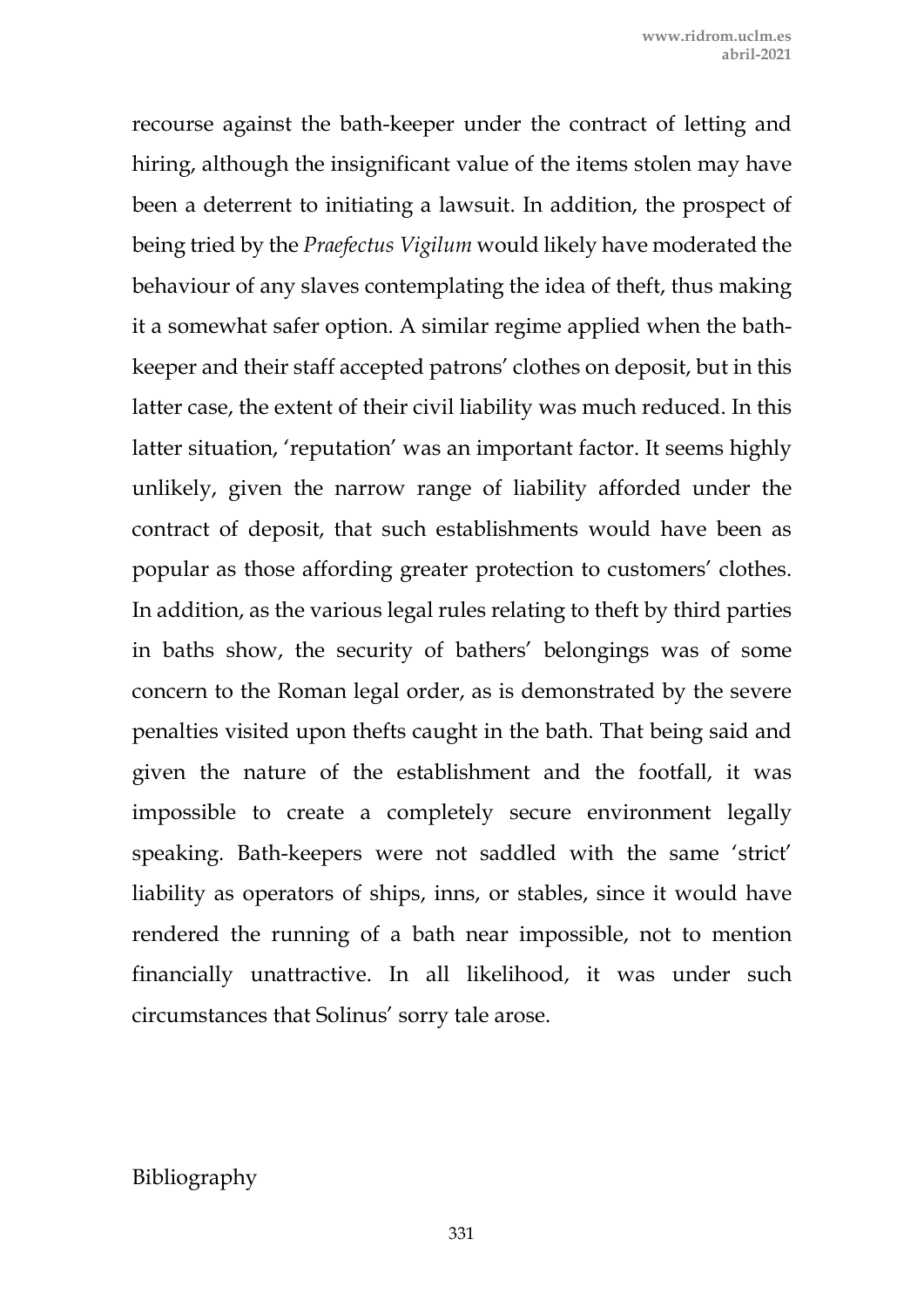Alessandro Grillone, 'La gestione privata dei balnea al tramonto dell'era repubblicana e nei primi due secoli dell'impero', *Bullettino dell'istituto di diritto romano 'vittorio scialoja'* 112 (2018): 175–99.

Amina Kropp, *Defixiones: ein aktuelles Corpus lateinischer Fluchtafeln*, (Speyer: Brodersen, 2008).

Barry W. Cunliffe, *The Temple of Sulis Minerva at Bath*, volume 2 (Oxford: University Press, 1988).

Christer Bruun, 'Lotores: Roman Bath-Attendants', *Zeitschrift Für Papyrologie Und Epigraphik* 98 (1993): 222–28.

Garrett G. Fagan, *Bathing in Public in the Roman World*, First paperback edition. (Ann Arbor, Mich.: University of Michigan Press, 2002).

Geoffrey MacCormack, '*Dolus*, *Culpa*, *Custodia* and *Diligentia* : Criteria of Liability or Content of Obligation', *Index : quaderni camerti di studi romanistici* 22 (1994): 189–209. Martín Serrano-Vicente, *Custodiam praestare: la prestación de custodia en el derecho romano* (Madrid: Tebar, 2007).

James Mackintosh, '*Nautae Caupones Stabularii*: Special Liabilities of Shipmasters, Innkeepers, and Stablers', *Juridical Review* 47 (1935): 54– 74.

Marga Weber, *Antike Badekultur* (München: Verlag C.H. Beck, 1996). Maria F. Cursi '*Actio de recepto* e *actio furti* (*damni*) *in factum adversus nautas, caupones, stabularios* : logiche differenziali di un sistema composito' in *Studi per Giovanni Nicosia* III (Milan: Giuffré, 2017), 117- 47.

Mark Irving Lichbach, *Is Rational Choice Theory All of Social Science?*  (Ann Arbor, Mich.: University of Michigan Press, 2003).